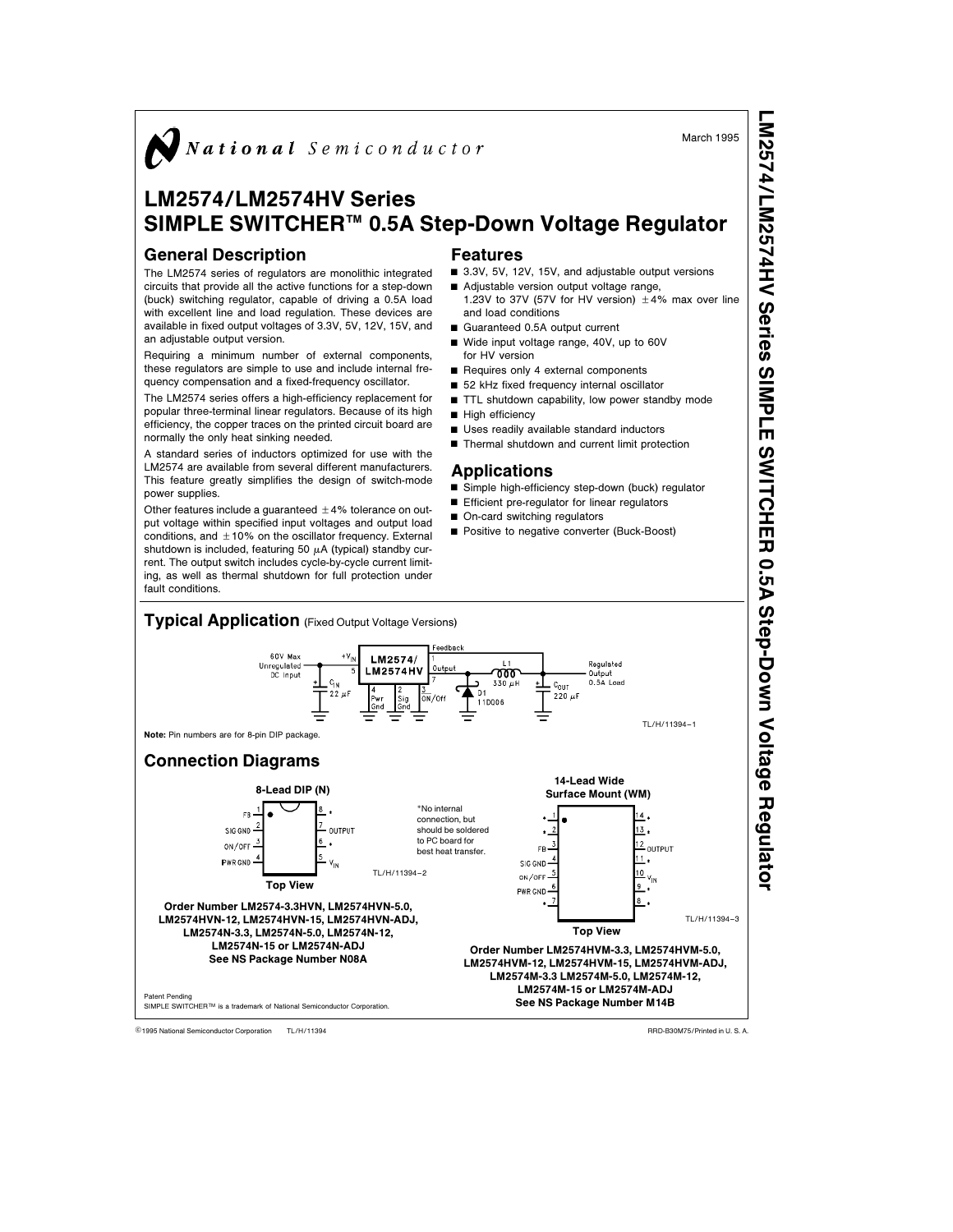| <b>Absolute Maximum Ratings (Note 1)</b>                                                                                                                             |                                     |                                                                                           |                                          |
|----------------------------------------------------------------------------------------------------------------------------------------------------------------------|-------------------------------------|-------------------------------------------------------------------------------------------|------------------------------------------|
| If Military/Aerospace specified devices are required,<br>please contact the National Semiconductor Sales<br>Office/Distributors for availability and specifications. |                                     | Minimum ESD Rating<br>$(C = 100 \text{ pF}, R = 1.5 \text{ k}\Omega)$<br>Lead Temperature | $2$ kV                                   |
| Maximum Supply Voltage                                                                                                                                               |                                     | (Soldering, 10 seconds)                                                                   | $260^{\circ}$ C                          |
| LM2574<br>LM2574HV                                                                                                                                                   | 45V<br>63V                          | Maximum Junction Temperature                                                              | $150^{\circ}$ C                          |
| ON/OFF Pin Input Voltage                                                                                                                                             | $-0.3V \le V \le +V_{IN}$           | <b>Operating Ratings</b>                                                                  |                                          |
| Output Voltage to Ground<br>(Steady State)                                                                                                                           | $-1V$                               | Temperature Range<br>LM2574/LM2574HV                                                      | $-40^{\circ}C \le T_1 \le +125^{\circ}C$ |
| <b>Power Dissipation</b>                                                                                                                                             | Internally Limited                  | Supply Voltage                                                                            |                                          |
| Storage Temperature Range                                                                                                                                            | $-65^{\circ}$ C to $+150^{\circ}$ C | LM2574                                                                                    | 40V                                      |
|                                                                                                                                                                      |                                     | LM2574HV                                                                                  | 60V                                      |

# LM2574-3.3, LM2574HV-3.3

Electrical Characteristics Specifications with standard type face are for  $T_J = 25^{\circ}$ C, and those with **boldface** type apply over full Operating Temperature Range.

|             | Parameter                                               | <b>Conditions</b>                                              | LM2574-3.3<br>LM2574HV-3.3 |                            | Units                      |
|-------------|---------------------------------------------------------|----------------------------------------------------------------|----------------------------|----------------------------|----------------------------|
| Symbol      |                                                         |                                                                | Typ                        | Limit<br>(Note 2)          | (Limits)                   |
|             | <b>SYSTEM PARAMETERS</b> (Note 3) Test Circuit Figure 2 |                                                                |                            |                            |                            |
| <b>VOUT</b> | Output Voltage                                          | $V_{IN} = 12V$ , $I_{I OAD} = 100$ mA                          | 3.3                        | 3.234<br>3.366             | $\vee$<br>V(Min)<br>V(Max) |
| <b>VOUT</b> | Output Voltage<br>LM2574                                | $4.75V \le V_{IN} \le 40V$ , 0.1A $\le I_{I \cap AD} \le 0.5A$ | 3.3                        | 3.168/3.135<br>3.432/3.465 | $\vee$<br>V(Min)<br>V(Max) |
| <b>VOUT</b> | Output Voltage<br>LM2574HV                              | $4.75V \le V_{IN} \le 60V$ , 0.1A $\le I_{I \cap AD} \le 0.5A$ | 3.3                        | 3.168/3.135<br>3.450/3.482 | V(Min)<br>V(Max)           |
| η           | Efficiency                                              | $V_{IN} = 12V$ , $I_{I OAD} = 0.5A$                            | 72                         |                            | $\%$                       |

# LM2574-5.0, LM2574HV-5.0

Electrical Characteristics Specifications with standard type face are for  $T_J = 25^{\circ}$ C, and those with boldface type apply over full Operating Temperature Range.

| Parameter                         | <b>Conditions</b>                                      | LM2574-5.0<br>LM2574HV-5.0                              |                            | <b>Units</b>               |
|-----------------------------------|--------------------------------------------------------|---------------------------------------------------------|----------------------------|----------------------------|
|                                   |                                                        | Typ                                                     | Limit<br>(Note 2)          | (Limits)                   |
|                                   |                                                        |                                                         |                            |                            |
| Output Voltage                    | $V_{IN}$ = 12V, $I_{I \cap AD}$ = 100 mA               | 5                                                       | 4.900<br>5.100             | $\vee$<br>V(Min)<br>V(Max) |
| Output Voltage<br>LM2574          | $7V \le V_{IN} \le 40V$ , 0.1A $\le I_{LOAD} \le 0.5A$ | 5                                                       | 4.800/4.750<br>5.200/5.250 | $\vee$<br>V(Min)<br>V(Max) |
| Output Voltage<br><b>LM2574HV</b> | $7V \le V_{IN} \le 60V$ , 0.1A $\le I_{LOAD} \le 0.5A$ | 5                                                       | 4.800/4.750<br>5.225/5.275 | V(Min)<br>V(Max)           |
| Efficiency                        | $V_{IN}$ = 12V, $I_{LOAD}$ = 0.5A                      | 77                                                      |                            | %                          |
|                                   |                                                        |                                                         |                            |                            |
|                                   |                                                        | <b>SYSTEM PARAMETERS</b> (Note 3) Test Circuit Figure 2 |                            |                            |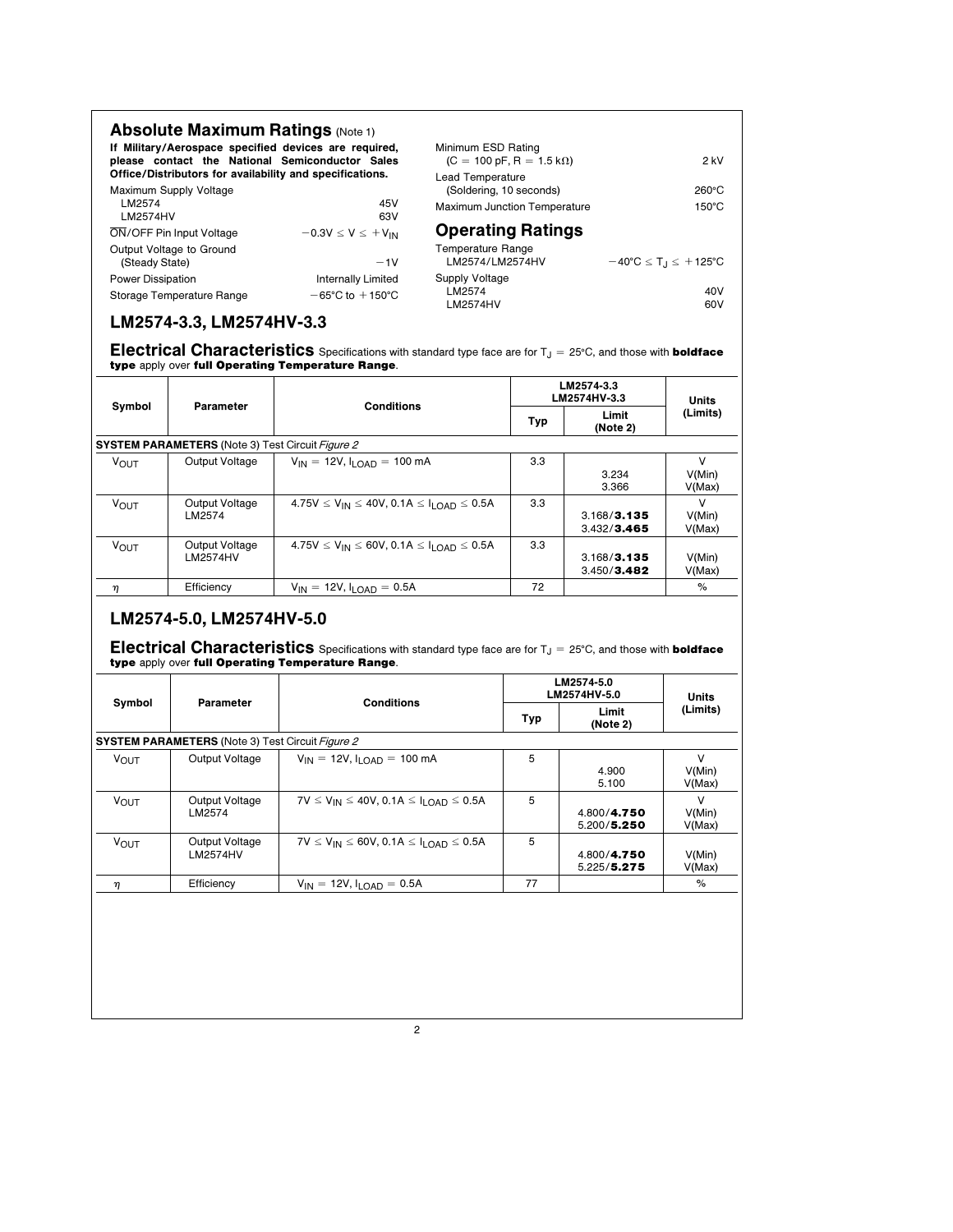|                        |                                                         |                                                         |     | LM2574-12<br>LM2574HV-12         |                            |
|------------------------|---------------------------------------------------------|---------------------------------------------------------|-----|----------------------------------|----------------------------|
| Symbol                 | Parameter                                               | <b>Conditions</b>                                       | Typ | Limit<br>(Note 2)                | Units<br>(Limits)          |
|                        | <b>SYSTEM PARAMETERS</b> (Note 3) Test Circuit Figure 2 |                                                         |     |                                  |                            |
| <b>V<sub>OUT</sub></b> | Output Voltage                                          | $V_{IN}$ = 25V, $I_{LOAD}$ = 100 mA                     | 10  | 11.76<br>12.24                   | V<br>V(Min)<br>V(Max)      |
| <b>VOUT</b>            | Output Voltage<br>LM2574                                | $15V \le V_{IN} \le 40V$ , 0.1A $\le I_{LOAD} \le 0.5A$ | 12  | 11.52/11.40<br>12.48/12.60       | $\vee$<br>V(Min)<br>V(Max) |
| <b>VOUT</b>            | Output Voltage<br><b>LM2574HV</b>                       | $15V \le V_{IN} \le 60V$ , 0.1A $\le I_{LOAD} \le 0.5A$ | 12  | 11.52/11.40<br>12.54/12.66       | V(Min)<br>V(Max)           |
| η                      | Efficiency                                              | $V_{IN} = 15V$ , $I_{LOAD} = 0.5A$                      | 88  |                                  | %                          |
| Symbol                 | Parameter                                               | <b>Conditions</b>                                       | Typ | LM2574HV-15<br>Limit<br>(Note 2) | Units<br>(Limits)          |
|                        | <b>SYSTEM PARAMETERS</b> (Note 3) Test Circuit Figure 2 |                                                         |     |                                  |                            |
| <b>VOUT</b>            | Output Voltage                                          | $V_{IN} = 30V, I_{LOAD} = 100 mA$                       | 15  | 14.70<br>15.30                   | V<br>V(Min)<br>V(Max)      |
| <b>VOUT</b>            | Output Voltage<br>LM2574                                | $18V \le V_{IN} \le 40V$ , 0.1A $\le I_{LOAD} \le 0.5A$ | 15  | 14.40/14.25<br>15.60/15.75       | V<br>V(Min)<br>V(Max)      |
| <b>VOUT</b>            | Output Voltage<br><b>LM2574HV</b>                       | $18V \le V_{IN} \le 60V$ , $0.1A \le I_{LOAD} \le 0.5A$ | 15  | 14.40/14.25<br>15.68/15.83       | V(Min)<br>V(Max)           |
| η                      | Efficiency                                              | $V_{IN} = 18V, I_{LOAD} = 0.5A$                         | 88  |                                  | $\%$                       |
|                        |                                                         |                                                         |     |                                  |                            |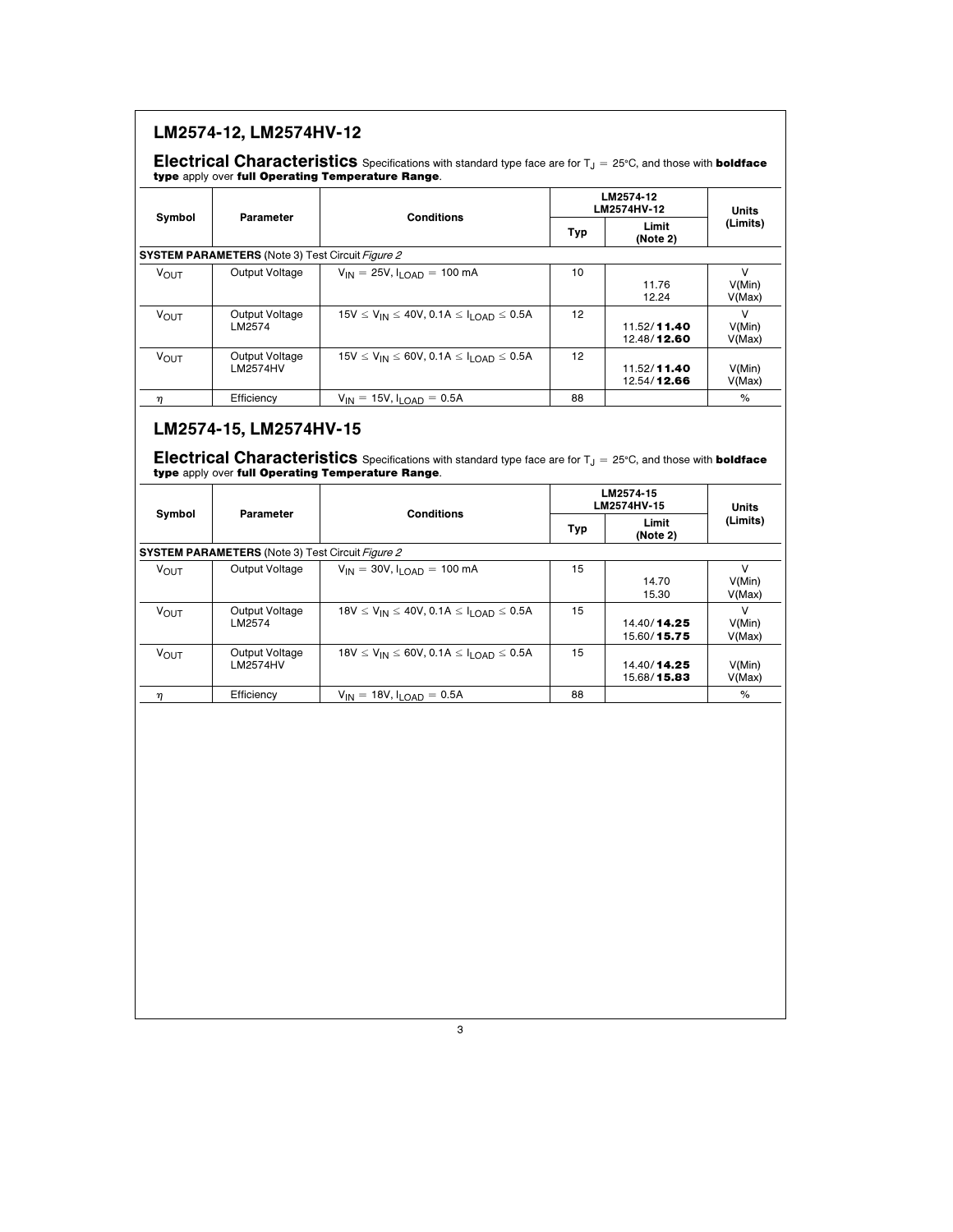|                                                                                    |                                                                | <b>Electrical Characteristics</b> Specifications with standard type face are for $T_J = 25^{\circ}C$ , and those with <b>boldface</b><br>type apply over full Operating Temperature Range. Unless otherwise specified, $V_{IN} = 12V$ , $I_{LOAD} = 100$ mA. |                       |                                                 |                          |  |
|------------------------------------------------------------------------------------|----------------------------------------------------------------|--------------------------------------------------------------------------------------------------------------------------------------------------------------------------------------------------------------------------------------------------------------|-----------------------|-------------------------------------------------|--------------------------|--|
| Symbol                                                                             | Parameter                                                      | <b>Conditions</b>                                                                                                                                                                                                                                            |                       | <b>LM2574-ADJ</b><br>LM2574HV-ADJ               |                          |  |
|                                                                                    |                                                                |                                                                                                                                                                                                                                                              | Typ                   | Limit<br>(Note 2)                               | (Limits)                 |  |
|                                                                                    | <b>SYSTEM PARAMETERS</b> (Note 3) Test Circuit <i>Figure 2</i> |                                                                                                                                                                                                                                                              |                       |                                                 |                          |  |
| $V_{FB}$                                                                           | Feedback Voltage                                               | $V_{IN}$ = 12V, $I_{LOAD}$ = 100 mA                                                                                                                                                                                                                          | 1.230                 | 1.217<br>1.243                                  | v<br>V(Min)<br>V(Max)    |  |
| $V_{FB}$                                                                           | Feedback Voltage<br>LM2574                                     | $7V \le V_{IN} \le 40V$ , 0.1A $\le I_{LOAD} \le 0.5A$<br>1.230<br>VOUT Programmed for 5V. Circuit of Figure 2                                                                                                                                               |                       | 1.193/1.180<br>1.267/1.280                      | V<br>V(Min)<br>V(Max)    |  |
| $V_{FB}$                                                                           | Feedback Voltage<br><b>LM2574HV</b>                            | $7V \le V_{IN} \le 60V$ , 0.1A $\le I_{LOAD} \le 0.5A$<br>VOUT Programmed for 5V. Circuit of Figure 2                                                                                                                                                        | 1.230                 | 1.193/1.180<br>1.273/1.286                      | V(Min)<br>V(Max)         |  |
| η                                                                                  | Efficiency                                                     | $V_{IN}$ = 12V, $V_{OUT}$ = 5V, $I_{LOAD}$ = 0.5A                                                                                                                                                                                                            | 77                    |                                                 | %                        |  |
| Symbol                                                                             | Parameter                                                      | Adjustable version, $V_{IN}$ = 25V for the 12V version, and $V_{IN}$ = 30V for the 15V version. I <sub>LOAD</sub> = 100 mA.<br><b>Conditions</b>                                                                                                             |                       | <b>LM2574-XX</b><br><b>LM2574HV-XX</b><br>Limit |                          |  |
|                                                                                    |                                                                |                                                                                                                                                                                                                                                              | Typ                   | (Note 2)                                        |                          |  |
| <b>DEVICE PARAMETERS</b>                                                           |                                                                |                                                                                                                                                                                                                                                              |                       |                                                 |                          |  |
| <sup>I</sup> b                                                                     | <b>Feedback Bias Current</b>                                   | Adjustable Version Only, $V_{\text{OUT}} = 5V$<br>(see Note 10)                                                                                                                                                                                              | 50<br>52              | 100/500                                         | nA<br>kHz                |  |
| fΟ                                                                                 | Oscillator Frequency                                           |                                                                                                                                                                                                                                                              |                       | 47/42<br>58/63                                  | kHz(Min)<br>kHz(Max)     |  |
| V <sub>SAT</sub>                                                                   | <b>Saturation Voltage</b>                                      | $I_{\text{OUT}} = 0.5A$ (Note 4)                                                                                                                                                                                                                             | 0.9                   | 1.2/1.4                                         | V<br>V(max)              |  |
| DC                                                                                 | Max Duty Cycle (ON)                                            | (Note 5)                                                                                                                                                                                                                                                     | 98                    | 93                                              | %<br>%(Min)              |  |
| $I_{CL}$                                                                           | <b>Current Limit</b>                                           | Peak Current, (Notes 4, 10)                                                                                                                                                                                                                                  | 1.0                   | 0.7 / 0.65                                      | A<br>A(Min)              |  |
|                                                                                    |                                                                |                                                                                                                                                                                                                                                              |                       | 1.6/1.8                                         | A(Max)                   |  |
| ΙL.                                                                                | Output Leakage Current                                         | Output $= 0V$<br>(Notes 6, 7)<br>Output $= -1V$<br>Output $= -1V$                                                                                                                                                                                            | 7.5                   | 2<br>30                                         | mA(Max)<br>mA<br>mA(Max) |  |
| ΙQ                                                                                 | Quiescent Current                                              | (Note 6)                                                                                                                                                                                                                                                     | 5                     | 10                                              | mA<br>mA(Max)            |  |
| <b>ISTBY</b>                                                                       | <b>Standby Quiescent</b><br>Current                            | $\overline{ON}/\overline{OFF}$ Pin = 5V (OFF)                                                                                                                                                                                                                | 50                    | 200                                             | μA<br>$\mu$ A(Max)       |  |
| $\theta_{\mathsf{JA}}$<br>$\theta_{JA}$<br>$\theta_{\mathsf{JA}}$<br>$\theta_{JA}$ | <b>Thermal Resistance</b>                                      | N Package, Junction to Ambient (Note 8)<br>N Package, Junction to Ambient (Note 9)<br>M Package, Junction to Ambient (Note 8)<br>M Package, Junction to Ambient (Note 9)                                                                                     | 92<br>72<br>102<br>78 |                                                 | °C/W                     |  |
|                                                                                    | <b>ON/OFF CONTROL</b> Test Circuit Figure 2                    |                                                                                                                                                                                                                                                              |                       |                                                 |                          |  |
| $V_{\parallel H}$                                                                  | ON/OFF Pin Logic                                               | $V_{OUIT} = 0V$                                                                                                                                                                                                                                              | 1.4                   | 2.2/2.4                                         | V(Min)                   |  |
| $V_{IL}$                                                                           | Input Level                                                    | $V_{\text{OUT}}$ = Nominal Output Voltage                                                                                                                                                                                                                    | 1.2                   | 1.0 / 0.8                                       | V(Max)                   |  |
| ŀн                                                                                 | ON/OFF Pin Input<br>Current                                    | $\overline{ON}/\overline{OFF}$ Pin = 5V (OFF)<br>$\overline{ON}/\overline{OFF}$ Pin = 0V (ON)                                                                                                                                                                | 12<br>0               | 30                                              | μA<br>$\mu$ A(Max)       |  |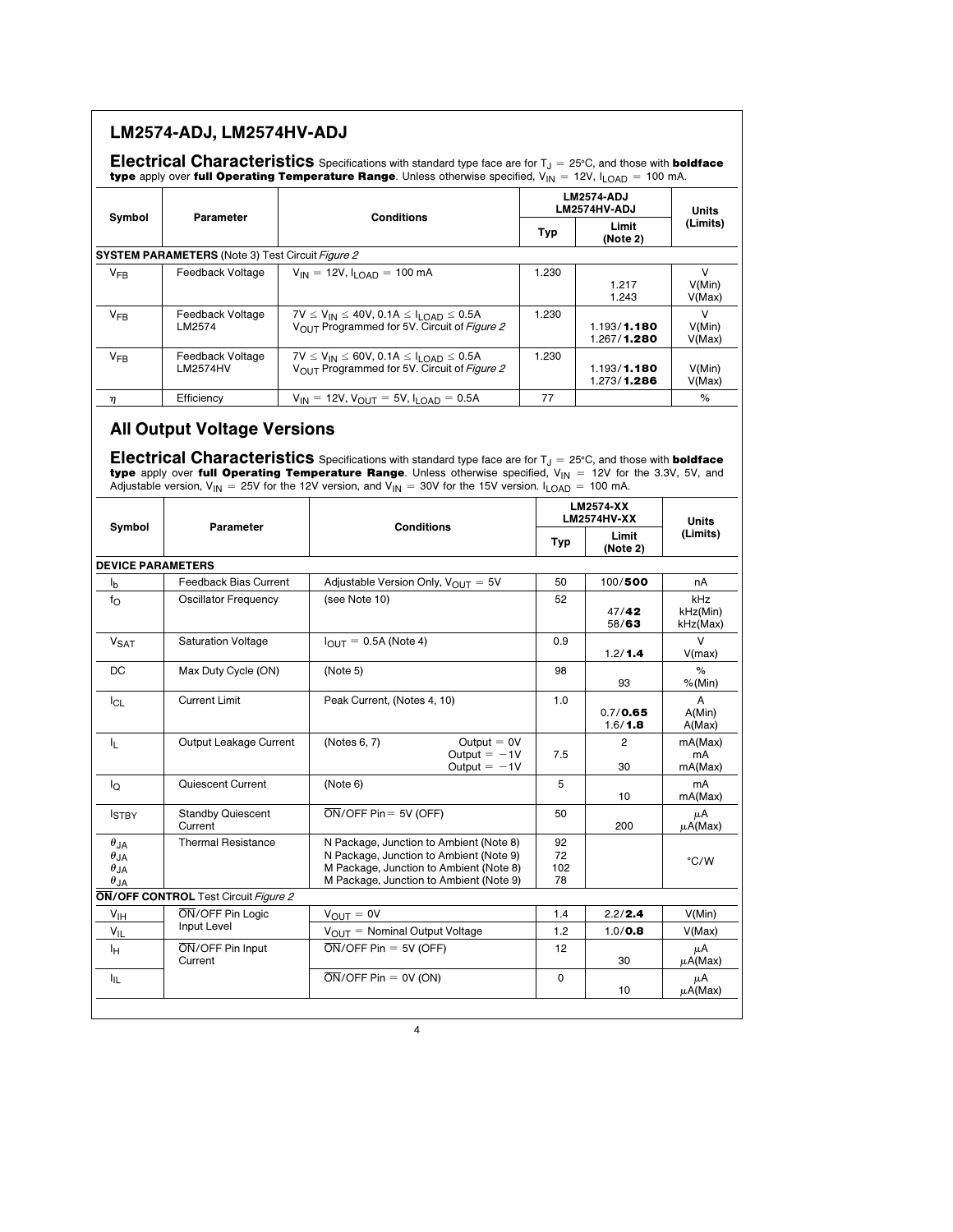### Electrical Characteristics (Continued)

Note 1: Absolute Maximum Ratings indicate limits beyond which damage to the device may occur. Operating Ratings indicate conditions for which the device is intended to be functional, but do not guarantee specific performance limits. For guaranteed specifications and test conditions, see the Electrical Characteristics. Note 2: All limits guaranteed at room temperature (Standard type face) and at temperature extremes (bold type face). All room temperature limits are 100% production tested. All limits at temperature extremes are guaranteed via correlation using standard Statistical Quality Control (SQC) methods. All limits are used to calculate Average Outgoing Quality Level.

Note 3: External components such as the catch diode, inductor, input and output capacitors can affect switching regulator system performance. When the LM2574 is used as shown in the Figure 2 test circuit, system performance will be as shown in system parameters section of Electrical Characteristics.

Note 4: Output pin sourcing current. No diode, inductor or capacitor connected to output pin.

Note 5: Feedback pin removed from output and connected to 0V.

Note 6: Feedback pin removed from output and connected to +12V for the Adjustable, 3.3V, and 5V versions, and +25V for the 12V and 15V versions, to force the output transistor OFF.

**Note 7:**  $V_{IN}$  = 40V (60V for high voltage version).

Note 8: Junction to ambient thermal resistance with approximately 1 square inch of printed circuit board copper surrounding the leads. Additional copper area will lower thermal resistance further. See application hints in this data sheet and the thermal model in **Switchers Made Simple** software.

Note 9: Junction to ambient thermal resistance with approximately 4 square inches of 1 oz. (0.0014 in. thick) printed circuit board copper surrounding the leads. Additional copper area will lower thermal resistance further. (See Note 8.)

Note 10: The oscillator frequency reduces to approximately 18 kHz in the event of an output short or an overload which causes the requisted output voltage to drop approximately 40% from the nominal output voltage. This self protection feature lowers the average power dissipation of the IC by lowering the minimum duty cycle from 5% down to approximately 2%.

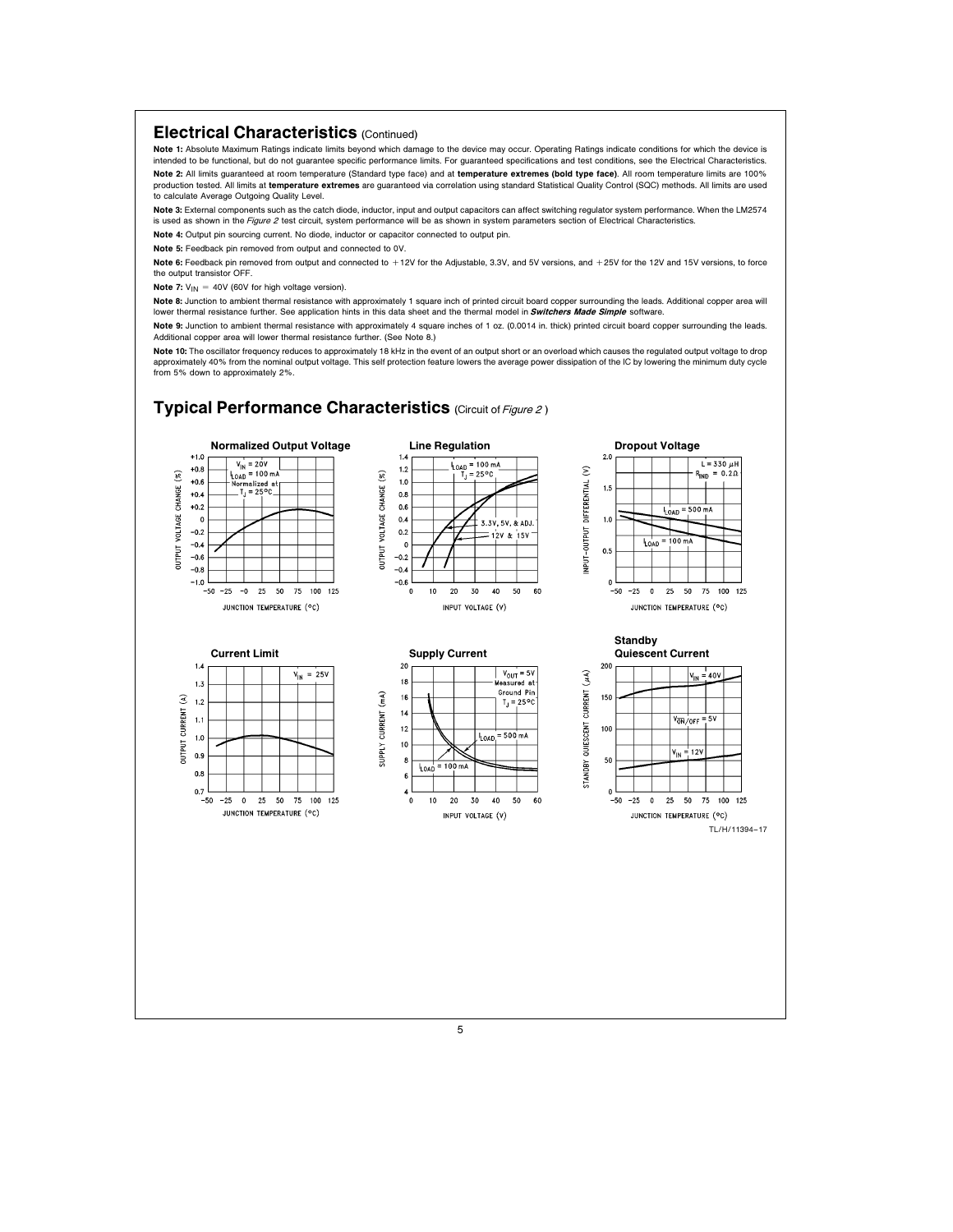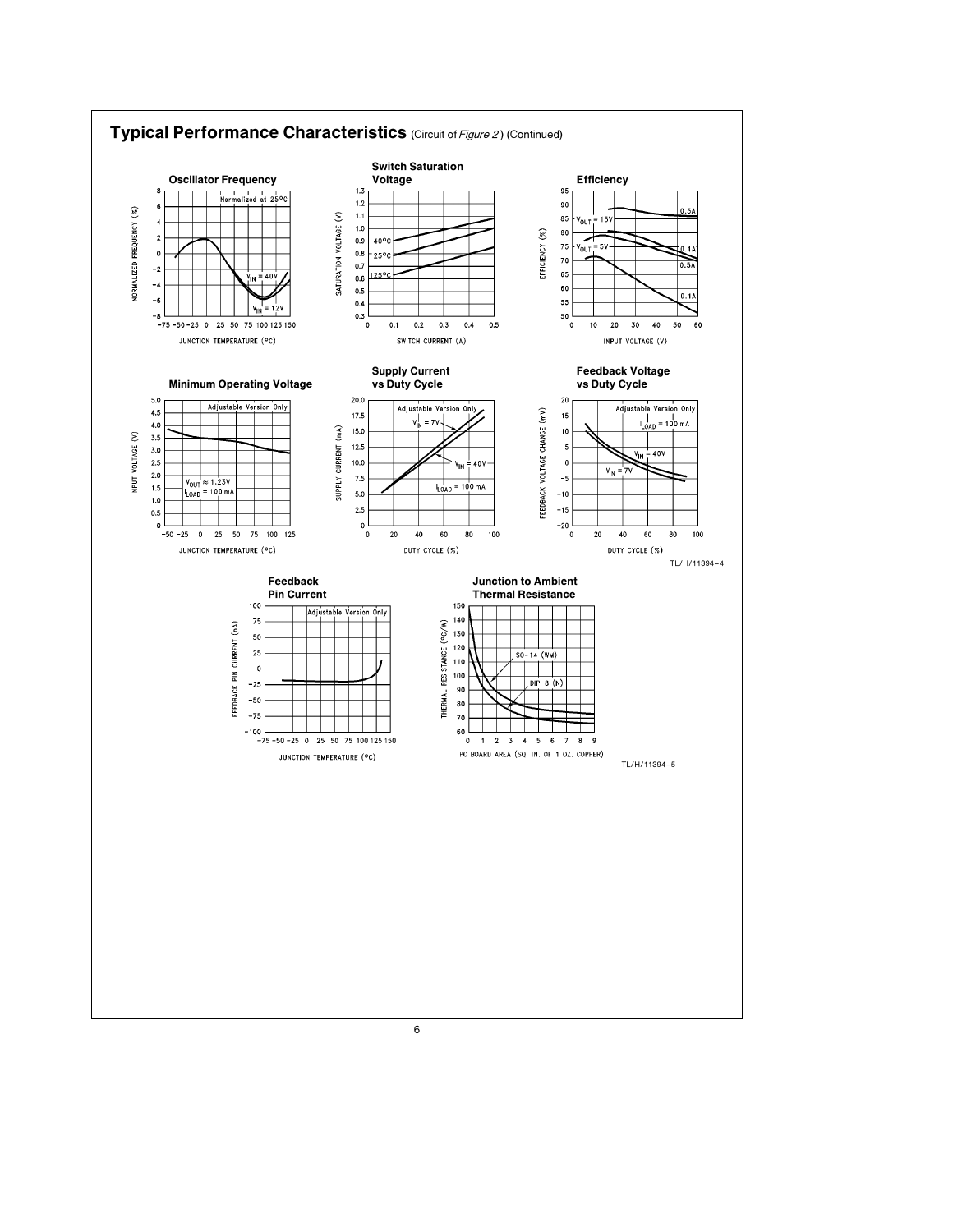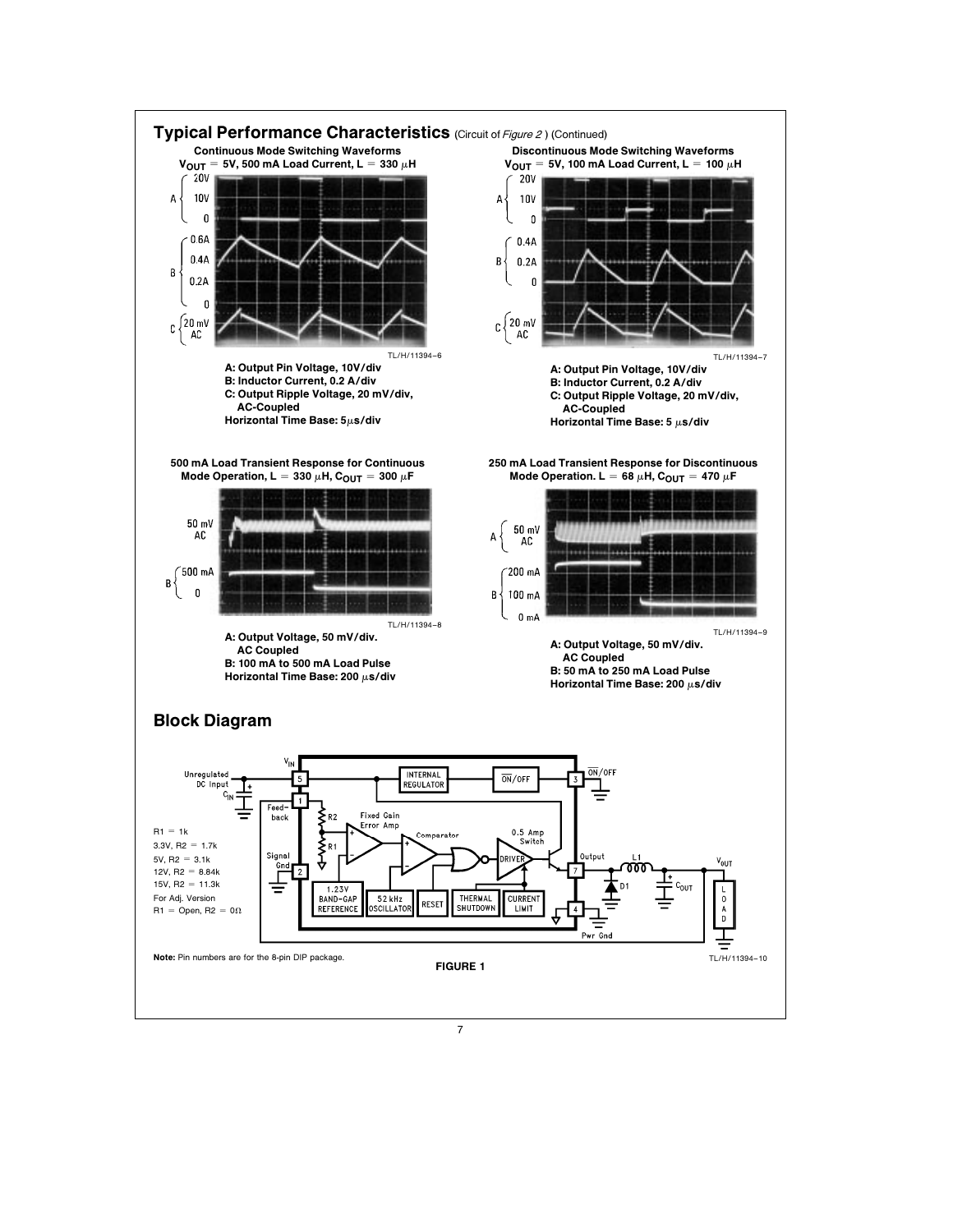

As in any switching regulator, layout is very important. Rapidly switching currents associated with wiring inductance generate voltage transients which can cause problems. For minimal inductance and ground loops, the length of the leads indicated by heavy lines should be kept as short as possible. Single-point grounding (as indicated) or ground plane construction should be used for best results. When using the Adjustable version, physically locate the programming resistors near the regulator, to keep the sensitive feedback wiring short.

| Inductor<br>Value | Pulse Eng.<br>(Note 1) | Renco<br>(Note 2) | <b>NPI</b><br>(Note 3) |
|-------------------|------------------------|-------------------|------------------------|
| $68 \mu H$        | $\ast$                 | RL-1284-68        | NP5915                 |
| 100 $\mu$ H       | $\ast$                 | RL-1284-100       | NP5916                 |
| 150 $\mu$ H       | 52625                  | RL-1284-150       | NP5917                 |
| $220 \mu H$       | 52626                  | RL-1284-220       | NP5918/5919            |
| 330 $\mu$ H       | 52627                  | RL-1284-330       | NP5920/5921            |
| 470 $\mu$ H       | 52628                  | RL-1284-470       | NP5922                 |
| 680 $\mu$ H       | 52629                  | RL-1283-680       | NP5923                 |
| 1000 µH           | 52631                  | RL-1283-1000      |                        |
| 1500 $\mu$ H      | $\ast$                 | RL-1283-1500      | ż                      |
| 2200 µH           |                        | RL-1283-2200      |                        |

#### FIGURE 3. Inductor Selection by Manufacturer's Part Number

#### U.S. Source

Note 1: Pulse Engineering, (619) 674-8100 P.O. Box 12236, San Diego, CA 92112

Note 2: Renco Electronics Inc., (516) 586-5566 60 Jeffryn Blvd. East, Deer Park, NY 11729

\*Contact Manufacturer

# European Source **Note 3: NPI/APC**  $+44$  (0) 634 290588 47 Riverside, Medway City Estate Strood, Rochester, Kent ME2 4DP. UK \*Contact Manufacturer

8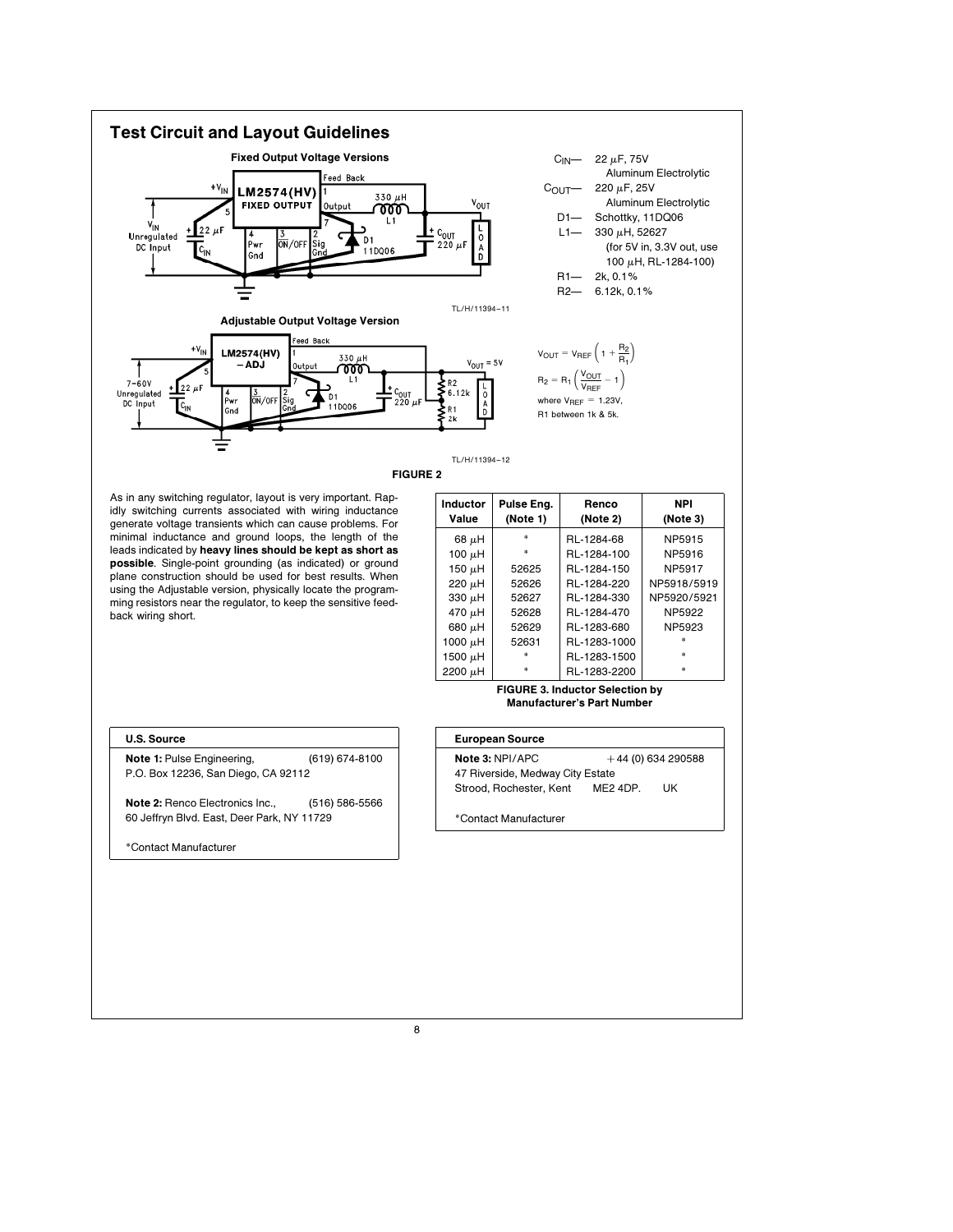|        | <b>PROCEDURE (Fixed Output Voltage Versions)</b>                                                                                                                                                                                                                                                                                                                                                                                                                                                                                                                                                                                                                                                                                                                                                                                                                                                                                                                                                 | <b>EXAMPLE (Fixed Output Voltage Versions)</b>                                                                                                                                                                                                                                                                                                                                                                                                                  |
|--------|--------------------------------------------------------------------------------------------------------------------------------------------------------------------------------------------------------------------------------------------------------------------------------------------------------------------------------------------------------------------------------------------------------------------------------------------------------------------------------------------------------------------------------------------------------------------------------------------------------------------------------------------------------------------------------------------------------------------------------------------------------------------------------------------------------------------------------------------------------------------------------------------------------------------------------------------------------------------------------------------------|-----------------------------------------------------------------------------------------------------------------------------------------------------------------------------------------------------------------------------------------------------------------------------------------------------------------------------------------------------------------------------------------------------------------------------------------------------------------|
| Given: |                                                                                                                                                                                                                                                                                                                                                                                                                                                                                                                                                                                                                                                                                                                                                                                                                                                                                                                                                                                                  | Given:                                                                                                                                                                                                                                                                                                                                                                                                                                                          |
| 1.     | $V_{\text{OUT}}$ = Regulated Output Voltage (3.3V, 5V, 12V, or 15V)<br>$V_{IN}(Max) = Maximum Input Voltage$<br>$I_{\text{LOAD}}(Max) = Maximum$ Load Current<br><b>Inductor Selection (L1)</b><br>A. Select the correct Inductor value selection guide from<br>Figures 4, 5, 6 or 7. (Output voltages of 3.3V, 5V, 12V or<br>15V respectively). For other output voltages, see the<br>design procedure for the adjustable version.<br><b>B.</b> From the inductor value selection guide, identify the<br>inductance region intersected by $V_{\text{IN}}(Max)$ and<br>I <sub>LOAD</sub> (Max).<br>C. Select an appropriate inductor from the table shown in<br><i>Figure 3</i> . Part numbers are listed for three inductor<br>manufacturers. The inductor chosen must be rated for<br>operation at the LM2574 switching frequency (52 kHz) and<br>for a current rating of 1.5 $\times$ I <sub>LOAD</sub> . For additional inductor<br>information, see the inductor section in the Application | $V_{\text{OUT}} = 5V$<br>$V_{IN}(Max) = 15V$<br>$I_{\text{LOAD}}(Max) = 0.4A$<br><b>Inductor Selection (L1)</b><br>1.<br><b>A.</b> Use the selection guide shown in <i>Figure 5</i> .<br><b>B.</b> From the selection guide, the inductance area<br>intersected by the 15V line and 0.4A line is 330.<br>C. Inductor value required is 330 $\mu$ H. From the table in<br>Figure 3, choose Pulse Engineering PE-52627,<br>Renco RL-1284-330, or NPI NP5920/5921. |
| 2.     | Hints section of this data sheet.<br>Output Capacitor Selection (COUT)<br>A. The value of the output capacitor together with the<br>inductor defines the dominate pole-pair of the switching<br>regulator loop. For stable operation and an acceptable<br>output ripple voltage, (approximately 1% of the output<br>voltage) a value between 100 $\mu$ F and 470 $\mu$ F is                                                                                                                                                                                                                                                                                                                                                                                                                                                                                                                                                                                                                      | 2.<br>Output Capacitor Selection (COUT)<br><b>A.</b> C <sub>OUT</sub> = 100 $\mu$ F to 470 $\mu$ F standard aluminum<br>electrolytic.<br><b>B.</b> Capacitor voltage rating $= 20V$ .                                                                                                                                                                                                                                                                           |
|        | recommended.<br><b>B.</b> The capacitor's voltage rating should be at least 1.5<br>times greater than the output voltage. For a 5V regulator,<br>a rating of at least 8V is appropriate, and a 10V or 15V<br>rating is recommended.<br>Higher voltage electrolytic capacitors generally have lower<br>ESR numbers, and for this reasion it may be necessary to<br>select a capacitor rated for a higher voltage than would<br>normally be needed.                                                                                                                                                                                                                                                                                                                                                                                                                                                                                                                                                |                                                                                                                                                                                                                                                                                                                                                                                                                                                                 |
| 3.     | <b>Catch Diode Selection (D1)</b><br>A. The catch-diode current rating must be at least 1.5<br>times greater than the maximum load current. Also, if the<br>power supply design must withstand a continuous output<br>short, the diode should have a current rating equal to the<br>maximum current limit of the LM2574. The most stressful<br>condition for this diode is an overload or shorted output<br>condition.<br><b>B.</b> The reverse voltage rating of the diode should be at<br>least 1.25 times the maximum input voltage.                                                                                                                                                                                                                                                                                                                                                                                                                                                          | 3.<br><b>Catch Diode Selection (D1)</b><br>A. For this example, a 1A current rating is adequate.<br><b>B.</b> Use a 20V 1N5817 or SR102 Schottky diode, or any of<br>the suggested fast-recovery diodes shown in <i>Figure 9</i> .                                                                                                                                                                                                                              |
| 4.     | Input Capacitor (C <sub>IN</sub> )<br>An aluminum or tantalum electrolytic bypass capacitor<br>located close to the regulator is needed for stable<br>operation.                                                                                                                                                                                                                                                                                                                                                                                                                                                                                                                                                                                                                                                                                                                                                                                                                                 | 4.<br>Input Capacitor (C <sub>IN</sub> )<br>A 22 $\mu$ F aluminum electrolytic capacitor located near the<br>input and ground pins provides sufficient bypassing.                                                                                                                                                                                                                                                                                               |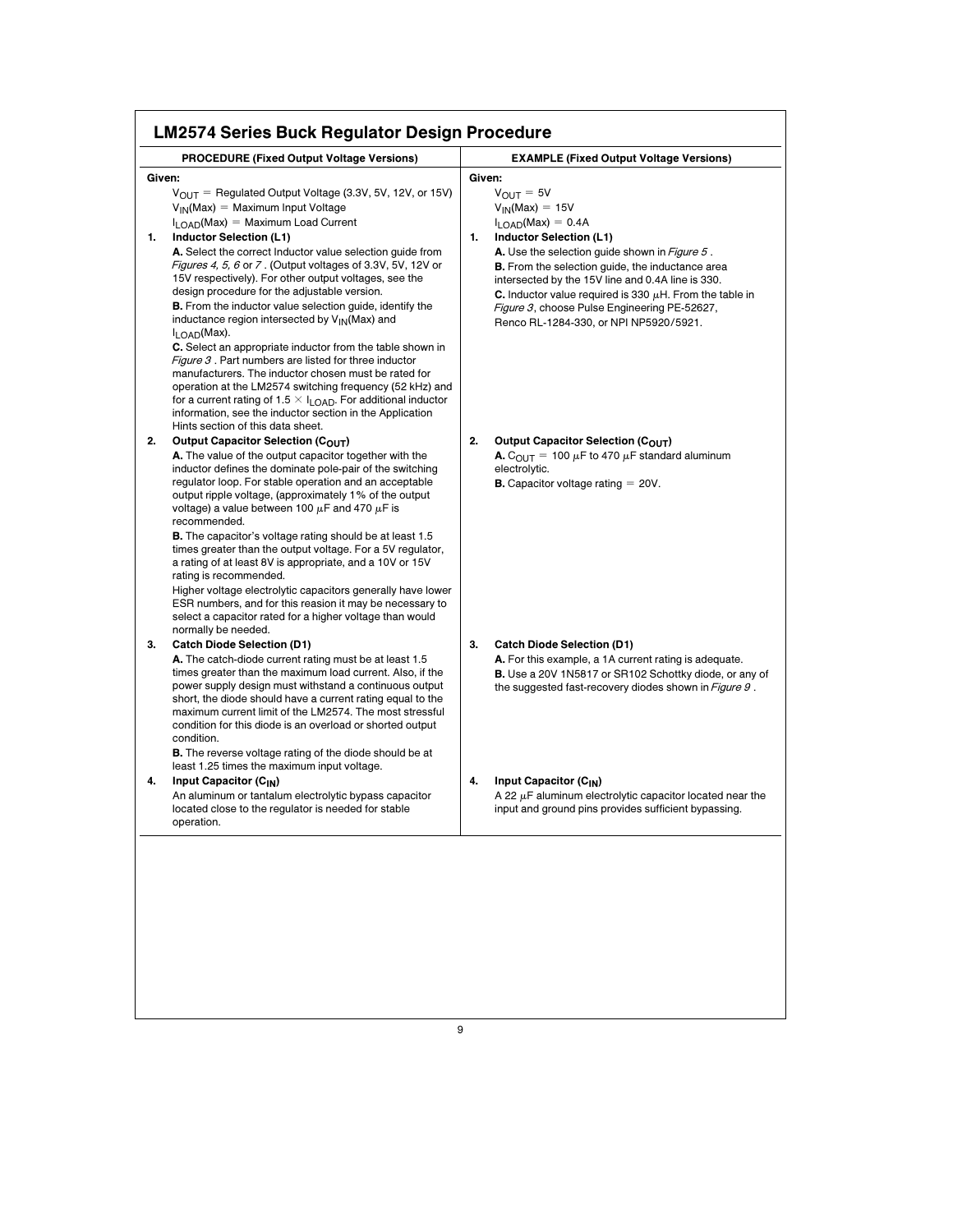![](_page_9_Figure_0.jpeg)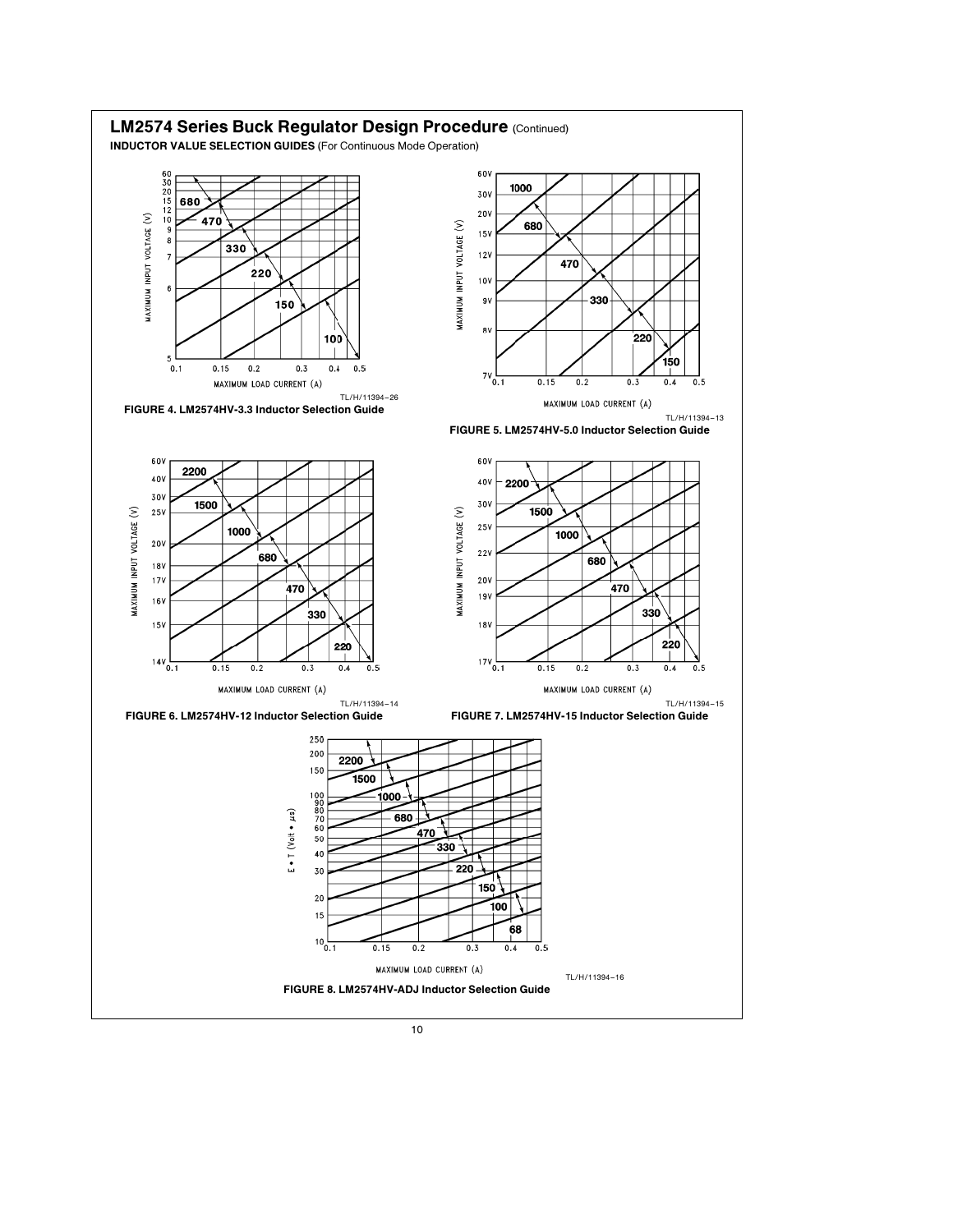|              | <b>PROCEDURE (Adjustable Output Voltage Versions)</b>                                                                                                                                                                                                                                                                                                                                                                                                                                                                                                                                                                                                                                                                                                                                                                                                                                                                                                                                                                                                                                                                                          | <b>EXAMPLE (Adjustable Output Voltage Versions)</b>                                                                                                                                                                                                                                                                                                                                                                |
|--------------|------------------------------------------------------------------------------------------------------------------------------------------------------------------------------------------------------------------------------------------------------------------------------------------------------------------------------------------------------------------------------------------------------------------------------------------------------------------------------------------------------------------------------------------------------------------------------------------------------------------------------------------------------------------------------------------------------------------------------------------------------------------------------------------------------------------------------------------------------------------------------------------------------------------------------------------------------------------------------------------------------------------------------------------------------------------------------------------------------------------------------------------------|--------------------------------------------------------------------------------------------------------------------------------------------------------------------------------------------------------------------------------------------------------------------------------------------------------------------------------------------------------------------------------------------------------------------|
| Given:<br>1. | $V_{\text{OUT}}$ = Regulated Output Voltage<br>$V_{IN}(Max) = Maximum Input Voltage$<br>$I_{\text{LOAD}}(Max) = Maximum$ Load Current<br>$F =$ Switching Frequency ( <i>Fixed at 52 kHz</i> )<br>Programming Output Voltage (Selecting R1 and R2, as<br>shown in Figure 2)<br>Use the following formula to select the appropriate<br>resistor values.<br>$V_{\text{OUT}} = V_{\text{REF}} \left( 1 + \frac{R_2}{R_1} \right)$ where $V_{\text{REF}} = 1.23V$<br>R <sub>1</sub> can be between 1k and 5k. (For best temperature<br>coefficient and stability with time, use 1% metal film                                                                                                                                                                                                                                                                                                                                                                                                                                                                                                                                                       | Given:<br>$V_{OIJT} = 24V$<br>$V_{IN}(Max) = 40V$<br>$I_{\text{LOAD}}(Max) = 0.4A$<br>$F = 52$ kHz<br>Programming Output Voltage (Selecting R1 and R2)<br>1.<br>$V_{\text{OUT}} = 1.23\left(1 + \frac{R_2}{R_1}\right)$ Select R1 = 1k<br>$R_2 = R_1 \left( \frac{V_{OUT}}{V_{DEF}} - 1 \right) = 1k \left( \frac{24V}{1.23V} - 1 \right)$<br>$R_2 = 1k(19.51 - 1) = 18.51k$ , closest 1% value is 18.7k           |
| 2.           | resistors)<br>$R_2 = R_1 \left( \frac{V_{OUT}}{V_{DEF}} - 1 \right)$                                                                                                                                                                                                                                                                                                                                                                                                                                                                                                                                                                                                                                                                                                                                                                                                                                                                                                                                                                                                                                                                           | 2.                                                                                                                                                                                                                                                                                                                                                                                                                 |
|              | Inductor Selection (L1)<br>A. Calculate the inductor Volt . microsecond constant,<br>$E \bullet T$ (V $\bullet$ µs), from the following formula:<br>$E \bullet T = (V_{IN} - V_{OUT}) \frac{V_{OUT}}{V_{IN}} \bullet \frac{1000}{F \sin kHz} (V \bullet \mu s)$<br><b>B.</b> Use the $E \cdot T$ value from the previous formula and<br>match it with the $E \bullet T$ number on the vertical axis of the<br>Inductor Value Selection Guide shown in Figure 8.<br>C. On the horizontal axis, select the maximum load<br>current.<br><b>D.</b> Identify the inductance region intersected by the $E \cdot T$<br>value and the maximum load current value, and note the<br>inductor value for that region.<br><b>E.</b> Select an appropriate inductor from the table shown in<br>Figure 3. Part numbers are listed for three inductor<br>manufacturers. The inductor chosen must be rated for<br>operation at the LM2574 switching frequency (52 kHz)<br>and for a current rating of 1.5 $\times$ I <sub>LOAD</sub> . For additional<br>inductor information, see the inductor section in the<br>application hints section of this data sheet. | Inductor Selection (L1)<br>A. Calculate $E \cdot T$ (V $\cdot \mu s$ )<br>E • T = (40 - 24) • $\frac{24}{40}$ • $\frac{1000}{52}$ = 185 V • $\mu$ s<br><b>B.</b> $E \cdot T = 185 V \cdot \mu s$<br><b>C.</b> $I_1 \cap AD(Max) = 0.4A$<br><b>D.</b> Inductance Region $= 1000$<br><b>E.</b> Inductor Value = 1000 $\mu$ H Choose from <b>Pulse</b><br>Engineering Part #PE-52631, or Renco<br>Part #RL-1283-1000. |
| 3.           | Output Capacitor Selection (COUT)<br>A. The value of the output capacitor together with the<br>inductor defines the dominate pole-pair of the switching<br>regulator loop. For stable operation, the capacitor must<br>satisfy the following requirement:<br>$\text{C}_{\text{OUT}} \geq 13{,}300\,\frac{\text{V}_{\text{IN}}\text{(Max)}}{\text{V}_{\text{OUT}}\bullet\text{I}\text{ (nH)}}\,\text{(}\mu\text{F)}$                                                                                                                                                                                                                                                                                                                                                                                                                                                                                                                                                                                                                                                                                                                            | 3.<br>Output Capacitor Selection (COUT)<br><b>A.</b> C <sub>OUT</sub> > 13,300 $\frac{40}{24 \cdot 1000}$ = 22.2 $\mu$ F<br>However, for acceptable output ripple voltage select<br>$C_{\text{OUT}} \geq 100 \mu F$<br>$C_{\text{OUT}}$ = 100 $\mu$ F electrolytic capacitor                                                                                                                                       |
|              | The above formula yields capacitor values between 5 $\mu$ F<br>and 1000 $\mu$ F that will satisfy the loop requirements for<br>stable operation. But to achieve an acceptable output<br>ripple voltage, (approximately 1% of the output voltage)<br>and transient response, the output capacitor may need to<br>be several times larger than the above formula yields.<br><b>B.</b> The capacitor's voltage rating should be at last 1.5<br>times greater than the output voltage. For a 24V regulator,<br>a rating of at least 35V is recommended.<br>Higher voltage electrolytic capacitors generally have<br>lower ESR numbers, and for this reasion it may be<br>necessary to select a capacitor rate for a higher voltage                                                                                                                                                                                                                                                                                                                                                                                                                 |                                                                                                                                                                                                                                                                                                                                                                                                                    |

than would normally be needed.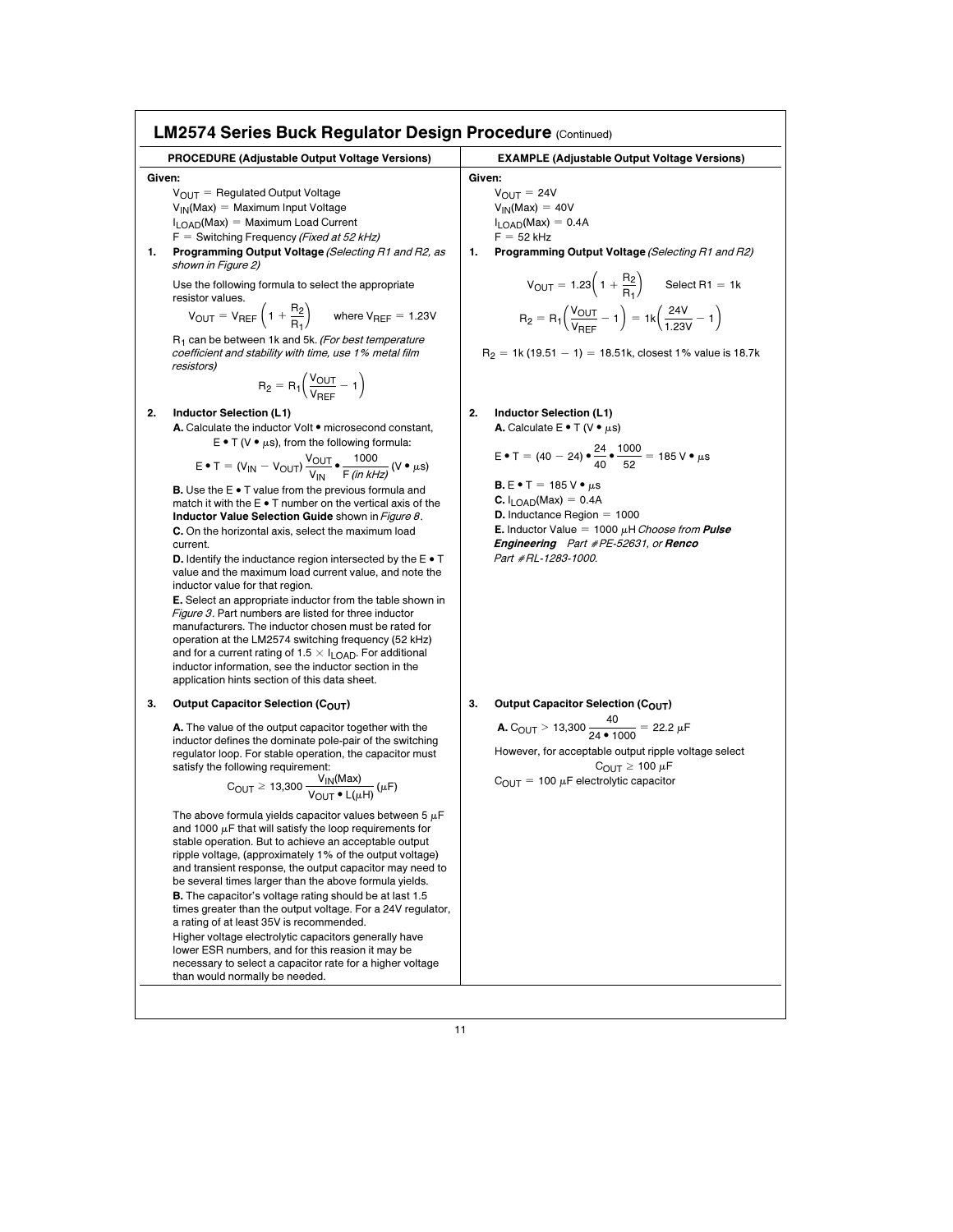| 4. Catch Diode Selection (D1)<br>4. Catch Diode Selection (D1)<br>A. The catch-diode current rating must be at least 1.5<br>A. For this example, a 1A current rating is adequate.<br>times greater than the maximum load current. Also, if the<br><b>B.</b> Use a 50V MBR150 or 11DQ05 Schottky diode, or any of the<br>power supply design must withstand a continuous output<br>suggested fast-recovery diodes in Figure 9.<br>short, the diode should have a current rating equal to the<br>maximum current limit of the LM2574. The most stressful<br>condition for this diode is an overload or shorted output<br>condition. Suitable diodes are shown in the selection<br>guide of Figure 9.<br><b>B.</b> The reverse voltage rating of the diode should be at<br>least 1.25 times the maximum input voltage.<br>5. Input Capacitor (C <sub>IN</sub> )<br>5. Input Capacitor (C <sub>IN</sub> )<br>A 22 $\mu$ F aluminum electrolytic capacitor located near the input<br>An aluminum or tantalum electrolytic bypass capacitor<br>and ground pins provides sufficient bypassing.<br>located close to the regulator is needed for stable<br>operation.<br>1 Amp Diodes<br>VR<br><b>Schottky</b><br><b>Fast Recovery</b><br>1N5817<br><b>20V</b><br>SR102<br>MBR120P<br>1N5818<br>SR103<br>30V<br>11DQ03<br>The<br>MBR130P<br>following<br>10JQ030<br>diodes<br>1N5819<br>are all<br>SR104<br>rated to<br>40V<br>11DQ04<br>100V<br>11JQ04<br>MBR140P<br>11DF1<br><b>MBR150</b><br>10JF1<br>SR105<br><b>MUR110</b><br>50V<br>11DQ05<br><b>HER102</b><br>11JQ05<br><b>MBR160</b><br>SR106<br>60V |  |
|-----------------------------------------------------------------------------------------------------------------------------------------------------------------------------------------------------------------------------------------------------------------------------------------------------------------------------------------------------------------------------------------------------------------------------------------------------------------------------------------------------------------------------------------------------------------------------------------------------------------------------------------------------------------------------------------------------------------------------------------------------------------------------------------------------------------------------------------------------------------------------------------------------------------------------------------------------------------------------------------------------------------------------------------------------------------------------------------------------------------------------------------------------------------------------------------------------------------------------------------------------------------------------------------------------------------------------------------------------------------------------------------------------------------------------------------------------------------------------------------------------------------------------------------------------------------------------------------------------|--|
|                                                                                                                                                                                                                                                                                                                                                                                                                                                                                                                                                                                                                                                                                                                                                                                                                                                                                                                                                                                                                                                                                                                                                                                                                                                                                                                                                                                                                                                                                                                                                                                                     |  |
|                                                                                                                                                                                                                                                                                                                                                                                                                                                                                                                                                                                                                                                                                                                                                                                                                                                                                                                                                                                                                                                                                                                                                                                                                                                                                                                                                                                                                                                                                                                                                                                                     |  |
|                                                                                                                                                                                                                                                                                                                                                                                                                                                                                                                                                                                                                                                                                                                                                                                                                                                                                                                                                                                                                                                                                                                                                                                                                                                                                                                                                                                                                                                                                                                                                                                                     |  |
|                                                                                                                                                                                                                                                                                                                                                                                                                                                                                                                                                                                                                                                                                                                                                                                                                                                                                                                                                                                                                                                                                                                                                                                                                                                                                                                                                                                                                                                                                                                                                                                                     |  |
|                                                                                                                                                                                                                                                                                                                                                                                                                                                                                                                                                                                                                                                                                                                                                                                                                                                                                                                                                                                                                                                                                                                                                                                                                                                                                                                                                                                                                                                                                                                                                                                                     |  |
|                                                                                                                                                                                                                                                                                                                                                                                                                                                                                                                                                                                                                                                                                                                                                                                                                                                                                                                                                                                                                                                                                                                                                                                                                                                                                                                                                                                                                                                                                                                                                                                                     |  |
|                                                                                                                                                                                                                                                                                                                                                                                                                                                                                                                                                                                                                                                                                                                                                                                                                                                                                                                                                                                                                                                                                                                                                                                                                                                                                                                                                                                                                                                                                                                                                                                                     |  |
| 11DQ06<br>11JQ06                                                                                                                                                                                                                                                                                                                                                                                                                                                                                                                                                                                                                                                                                                                                                                                                                                                                                                                                                                                                                                                                                                                                                                                                                                                                                                                                                                                                                                                                                                                                                                                    |  |
| 90V<br>11DQ09                                                                                                                                                                                                                                                                                                                                                                                                                                                                                                                                                                                                                                                                                                                                                                                                                                                                                                                                                                                                                                                                                                                                                                                                                                                                                                                                                                                                                                                                                                                                                                                       |  |
| <b>FIGURE 9. Diode Selection Guide</b>                                                                                                                                                                                                                                                                                                                                                                                                                                                                                                                                                                                                                                                                                                                                                                                                                                                                                                                                                                                                                                                                                                                                                                                                                                                                                                                                                                                                                                                                                                                                                              |  |
| To further simplify the buck regulator design procedure, National<br>Semiconductor is making available computer design software to<br>be used with the Simple Switcher line of switching regulators.<br><b>Switchers Made Simple</b> (version 3.3) is available on a $(3\frac{1}{2})$<br>diskette for IBM compatible computers from a National<br>Semiconductor sales office in your area.                                                                                                                                                                                                                                                                                                                                                                                                                                                                                                                                                                                                                                                                                                                                                                                                                                                                                                                                                                                                                                                                                                                                                                                                          |  |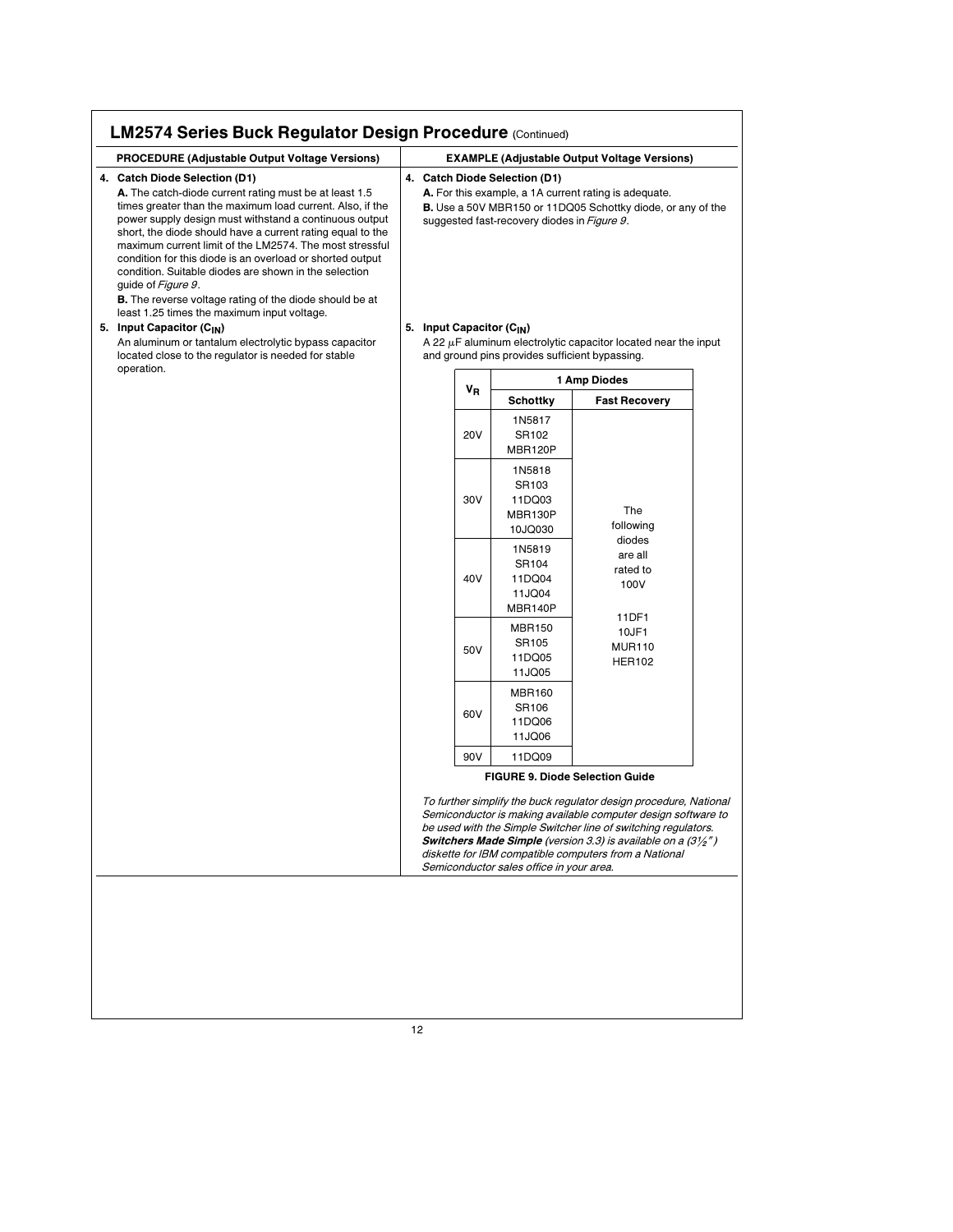## Application Hints

### INPUT CAPACITOR (CIN)

To maintain stability, the regulator input pin must be bypassed with at least a 22  $\mu$ F electrolytic capacitor. The capacitor's leads must be kept short, and located near the regulator.

If the operating temperature range includes temperatures below  $-25^{\circ}$ C, the input capacitor value may need to be larger. With most electrolytic capacitors, the capacitance value decreases and the ESR increases with lower temperatures and age. Paralleling a ceramic or solid tantalum capacitor will increase the regulator stability at cold temperatures. For maximum capacitor operating lifetime, the capacitor's RMS ripple current rating should be greater than

$$
1.2 \times \left(\frac{t_{ON}}{T}\right) \times I_{LOAD}
$$

where  $\frac{t_{ON}}{T} = \frac{V_{OUT}}{V_{IN}}$  for a buck regulator

and 
$$
\frac{t_{ON}}{T} = \frac{|V_{OUT}|}{|V_{OUT}| + V_{IN}}
$$
 for a buck-boost regulator.

#### INDUCTOR SELECTION

All switching regulators have two basic modes of operation: continuous and discontinuous. The difference between the two types relates to the inductor current, whether it is flowing continuously, or if it drops to zero for a period of time in the normal switching cycle. Each mode has distinctively different operating characteristics, which can affect the regulator performance and requirements.

The LM2574 (or any of the Simple Switcher family) can be used for both continuous and discontinuous modes of operation.

In many cases the preferred mode of operation is in the continuous mode. It offers better load regulation, lower peak switch, inductor and diode currents, and can have lower output ripple voltage. But it does require relatively large inductor values to keep the inductor current flowing continuously, especially at low output load currents.

To simplify the inductor selection process, an inductor selection guide (nomograph) was designed (see Figures 4 through  $8$ ). This guide assumes continuous mode operation, and selects an inductor that will allow a peak-to-peak inductor ripple current ( $\Delta I_{\text{IND}}$ ) to be a certain percentage of the maximum design load current. In the LM2574 SIMPLE SWITCHER, the peak-to-peak inductor ripple current percentage (of load current) is allowed to change as different design load currents are selected. By allowing the percentage of inductor ripple current to increase for lower current applications, the inductor size and value can be kept relatively low.

#### INDUCTOR RIPPLE CURRENT

When the switcher is operating in the continuous mode, the inductor current waveform ranges from a triangular to a sawtooth type of waveform (depending on the input voltage). For a given input voltage and output voltage, the peakto-peak amplitude of this inductor current waveform remains

constant. As the load current rises or falls, the entire sawtooth current waveform also rises or falls. The average DC value of this waveform is equal to the DC load current (in the buck regulator configuration).

If the load current drops to a low enough level, the bottom of the sawtooth current waveform will reach zero, and the switcher will change to a discontinuous mode of operation. This is a perfectly acceptable mode of operation. Any buck switching regulator (no matter how large the inductor value is) will be forced to run discontinuous if the load current is light enough.

The curve shown in Figure 10 illustrates how the peak-topeak inductor ripple current  $(\Delta I_{\mathsf{IND}})$  is allowed to change as different maximum load currents are selected, and also how it changes as the operating point varies from the upper border to the lower border within an inductance region (see Inductor Selection guides).

![](_page_12_Figure_17.jpeg)

#### FIGURE 10. Inductor Ripple Current ( $\Delta I_{\text{IND}}$ ) Range Based on Selection Guides from Figures 4-8.

Consider the following example:

 $V_{OUT} = 5V \otimes 0.4A$ 

#### $V_{IN}$  = 10V minimum up to 20V maximum

The selection guide in Figure 5 shows that for a 0.4A load current, and an input voltage range between 10V and 20V, the inductance region selected by the guide is 330  $\mu$ H. This value of inductance will allow a peak-to-peak inductor ripple current  $(\Delta I_{IND})$  to flow that will be a percentage of the maximum load current. For this inductor value, the  $\Delta I_{\text{IND}}$  will also vary depending on the input voltage. As the input voltage increases to 20V, it approaches the upper border of the inductance region, and the inductor ripple current increases. Referring to the curve in Figure 10, it can be seen that at the 0.4A load current level, and operating near the upper border of the 330  $\mu$ H inductance region, the  $\Delta I_{\text{IND}}$  will be 53% of 0.4A, or 212 mA p-p.

This  $\Delta I_{\text{IND}}$  is important because from this number the peak inductor current rating can be determined, the minimum load current required before the circuit goes to discontinuous operation, and also, knowing the ESR of the output capacitor, the output ripple voltage can be calculated, or conversely, measuring the output ripple voltage and knowing the  $\Delta I_{\text{IND}}$ , the ESR can be calculated.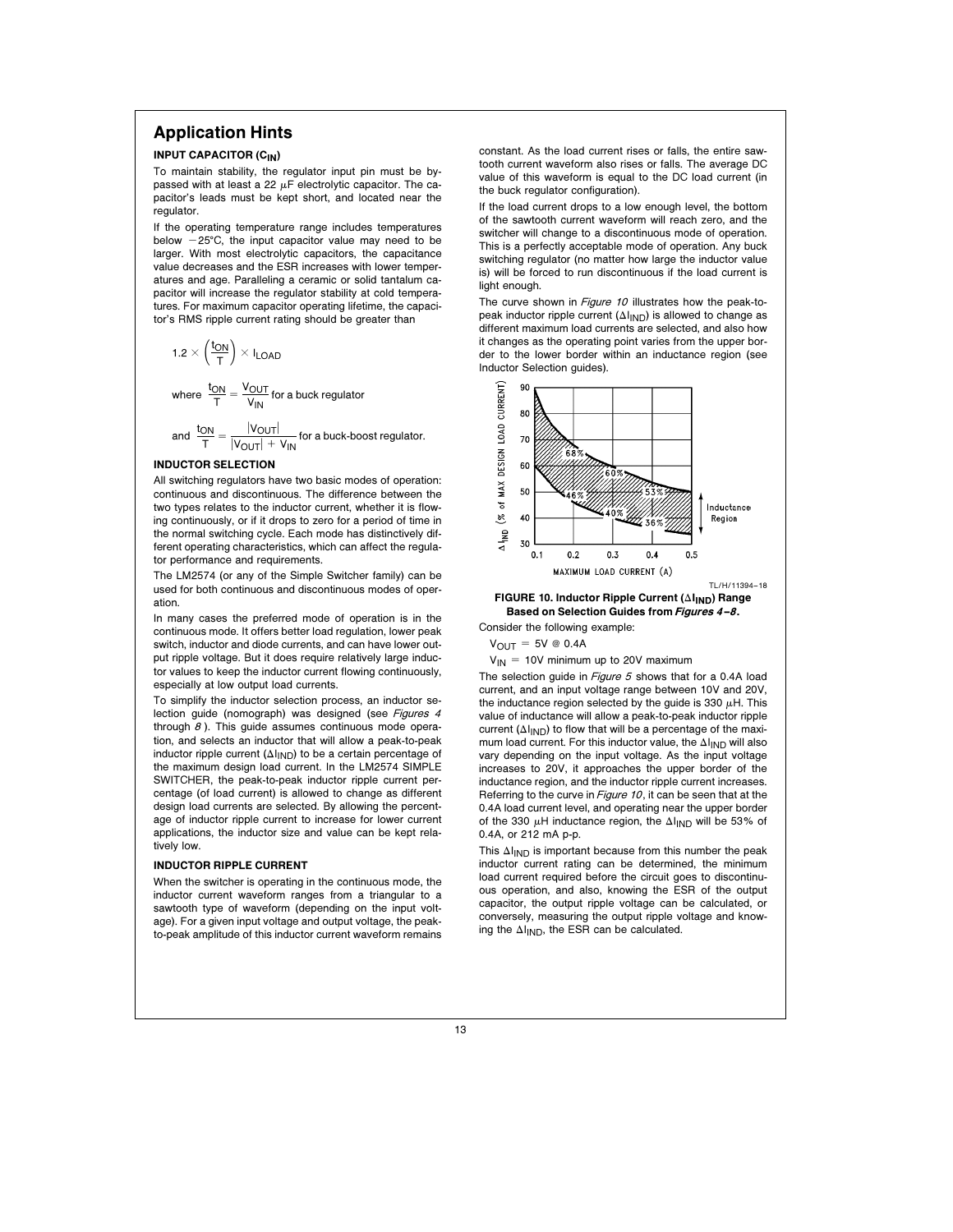### Application Hints (Continued)

From the previous example, the Peak-to-peak Inductor Ripple Current ( $\Delta I_{\text{IND}}$ ) = 212 mA p-p. Once the  $\Delta_{\text{IND}}$  value is known, the following three formulas can be used to calculate additional information about the switching regulator circuit:

1. Peak Inductor or peak switch current

$$
= \left( I_{\text{LOAD}} + \frac{\Delta I_{\text{IND}}}{2} \right) = \left( 0.4A + \frac{212}{2} \right) = 506 \text{ mA}
$$

2. Mimimum load current before the circuit becomes discontinuous

$$
= \frac{\Delta I_{IND}}{2} = \frac{212}{2} = 106 \text{ mA}
$$

3. Output Ripple Voltage =  $(\Delta I_{\text{IND}}) \times (\text{ESR of C<sub>OUT</sub>)}$ 

The selection guide chooses inductor values suitable for continuous mode operation, but if the inductor value chosen is prohibitively high, the designer should investigate the possibility of discontinuous operation. The computer design software Switchers Made Simple will provide all component values for discontinuous (as well as continuous) mode of operation.

Inductors are available in different styles such as pot core, toroid, E-frame, bobbin core, etc., as well as different core materials, such as ferrites and powdered iron. The least expensive, the bobbin core type, consists of wire wrapped on a ferrite rod core. This type of construction makes for an inexpensive inductor, but since the magnetic flux is not completely contained within the core, it generates more electromagnetic interference (EMI). This EMl can cause problems in sensitive circuits, or can give incorrect scope readings because of induced voltages in the scope probe.

The inductors listed in the selection chart include powdered iron toroid for Pulse Engineering, and ferrite bobbin core for Renco.

An inductor should not be operated beyond its maximum rated current because it may saturate. When an inductor begins to saturate, the inductance decreases rapidly and the inductor begins to look mainly resistive (the DC resistance of the winding). This can cause the inductor current to rise very rapidly and will affect the energy storage capabilities of the inductor and could cause inductor overheating. Different inductor types have different saturation characteristics, and this should be kept in mind when selecting an inductor. The inductor manufacturers' data sheets include current and energy limits to avoid inductor saturation.

#### OUTPUT CAPACITOR

An output capacitor is required to filter the output voltage and is needed for loop stability. The capacitor should be located near the LM2574 using short pc board traces. Standard aluminum electrolytics are usually adequate, but low ESR types are recommended for low output ripple voltage and good stability. The ESR of a capacitor depends on many factors, some which are: the value, the voltage rating, physical size and the type of construction. In general, low value or low voltage (less than 12V) electrolytic capacitors usually have higher ESR numbers.

The amount of output ripple voltage is primarily a function of the ESR (Equivalent Series Resistance) of the output capacitor and the amplitude of the inductor ripple current  $(\Delta I_{\text{IND}})$ . See the section on inductor ripple current in Application Hints.

The lower capacitor values (100  $\mu$ F-330  $\mu$ F) will allow typically 50 mV to 150 mV of output ripple voltage, while largervalue capacitors will reduce the ripple to approximately 20 mV to 50 mV.

Output Ripple Voltage =  $(\Delta I_{\text{IND}})$  (ESR of C<sub>OUT</sub>) To further reduce the output ripple voltage, several standard electrolytic capacitors may be paralleled, or a higher-grade capacitor may be used. Such capacitors are often called ''high-frequency,'' ''low-inductance,'' or ''low-ESR.'' These will reduce the output ripple to 10 mV or 20 mV. However, when operating in the continuous mode, reducing the ESR below 0.03 $\Omega$  can cause instability in the regulator.

Tantalum capacitors can have a very low ESR, and should be carefully evaluated if it is the only output capacitor. Because of their good low temperature characteristics, a tantalum can be used in parallel with aluminum electrolytics, with the tantalum making up 10% or 20% of the total capacitance.

The capacitor's ripple current rating at 52 kHz should be at least 50% higher than the peak-to-peak inductor ripple current.

#### CATCH DIODE

Buck regulators require a diode to provide a return path for the inductor current when the switch is off. This diode should be located close to the LM2574 using short leads and short printed circuit traces.

Because of their fast switching speed and low forward voltage drop, Schottky diodes provide the best efficiency, especially in low output voltage switching regulators (less than 5V). Fast-Recovery, High-Efficiency, or Ultra-Fast Recovery diodes are also suitable, but some types with an abrupt turnoff characteristic may cause instability and EMI problems. A fast-recovery diode with soft recovery characteristics is a better choice. Standard 60 Hz diodes (e.g., 1N4001 or 1N5400, etc.) are also not suitable. See Figure 9 for Schottky and ''soft'' fast-recovery diode selection guide.

#### OUTPUT VOLTAGE RIPPLE AND TRANSIENTS

The output voltage of a switching power supply will contain a sawtooth ripple voltage at the switcher frequency, typically about 1% of the output voltage, and may also contain short voltage spikes at the peaks of the sawtooth waveform.

The output ripple voltage is due mainly to the inductor sawtooth ripple current multiplied by the ESR of the output capacitor. (See the inductor selection in the application hints.)

The voltage spikes are present because of the the fast switching action of the output switch, and the parasitic inductance of the output filter capacitor. To minimize these voltage spikes, special low inductance capacitors can be used, and their lead lengths must be kept short. Wiring inductance, stray capacitance, as well as the scope probe used to evaluate these transients, all contribute to the amplitude of these spikes.

An additional small LC filter (20  $\mu$ H & 100  $\mu$ F) can be added to the output (as shown in Figure 16) to further reduce the amount of output ripple and transients. A 10  $\times$  reduction in output ripple voltage and transients is possible with this filter.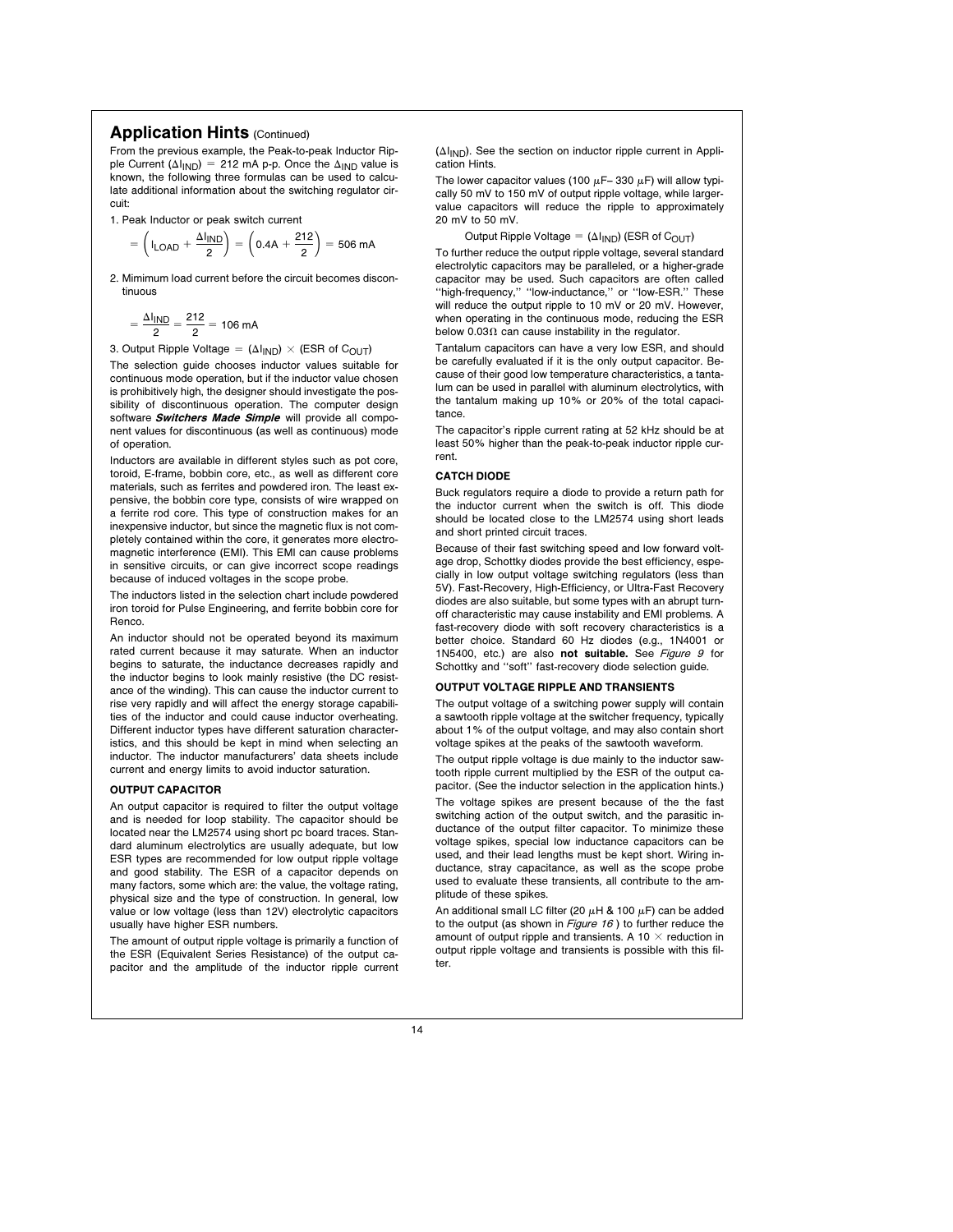## **Application Hints (Continued)**

#### FEEDBACK CONNECTION

The LM2574 (fixed voltage versions) feedback pin must be wired to the output voltage point of the switching power supply. When using the adjustable version, physically locate both output voltage programming resistors near the LM2574 to avoid picking up unwanted noise. Avoid using resistors greater than 100 k $\Omega$  because of the increased chance of noise pickup.

### ON/OFF INPUT

For normal operation, the ON/OFF pin should be grounded or driven with a low-level TTL voltage (typically below 1.6V). To put the regulator into standby mode, drive this pin with a high-level TTL or CMOS signal. The ON/OFF pin can be safely pulled up to  $V_{IN}$  without a resistor in series with it. The  $\overline{ON}/\overline{OFF}$  pin should not be left open.

### **GROUNDING**

The 8-pin molded DIP and the 14-pin surface mount package have separate power and signal ground pins. Both ground pins should be soldered directly to wide printed circuit board copper traces to assure low inductance connections and good thermal properties.

#### THERMAL CONSIDERATIONS

The 8-pin DIP (N) package and the 14-pin Surface Mount (M) package are molded plastic packages with solid copper lead frames. The copper lead frame conducts the majority of the heat from the die, through the leads, to the printed circuit board copper, which acts as the heat sink. For best thermal performance, wide copper traces should be used, and all ground and unused pins should be soldered to generous amounts of printed circuit board copper, such as a ground plane. Large areas of copper provide the best transfer of heat (lower thermal resistance) to the surrounding air, and even double-sided or multilayer boards provide better heat paths to the surrounding air. Unless the power levels are small, using a socket for the 8-pin package is not recommended because of the additional thermal resistance it introduces, and the resultant higher junction temperature.

Because of the 0.5A current rating of the LM2574, the total package power dissipation for this switcher is quite low, ranging from approximately 0.1W up to 0.75W under varying conditions. In a carefully engineered printed circuit board, both the N and the M package can easily dissipate up to 0.75W, even at ambient temperatures of 60°C, and still keep the maximum junction temperature below 125°C.

A curve displaying thermal resistance vs. pc board area for the two packages is shown in the Typical Performance Characteristics curves section of this data sheet.

These thermal resistance numbers are approximate, and there can be many factors that will affect the final thermal resistance. Some of these factors include board size, shape, thickness, position, location, and board temperature. Other factors are, the area of printed circuit copper, copper thickness, trace width, multi-layer, single- or double-sided, and the amount of solder on the board. The effectiveness of the pc board to dissipate heat also depends on the size, number and spacing of other components on the board. Furthermore, some of these components, such as the catch diode and inductor will generate some additional heat. Also, the thermal resistance decreases as the power level increases because of the increased air current activity at the higher power levels, and the lower surface to air resistance coefficient at higher temperatures.

The data sheet thermal resistance curves and the thermal model in **Switchers Made Simple** software (version 3.3) can estimate the maximum junction temperature based on operating conditions. ln addition, the junction temperature can be estimated in actual circuit operation by using the following equation.

### $T_j = T_{cu} + (\theta_{j-cu} \times P_D)$

With the switcher operating under worst case conditions and all other components on the board in the intended enclosure, measure the copper temperature  $(T_{cu})$  near the IC. This can be done by temporarily soldering a small thermocouple to the pc board copper near the IC, or by holding a small thermocouple on the pc board copper using thermal grease for good thermal conduction.

The thermal resistance  $(\theta_{i-cu})$  for the two packages is:

$$
\theta_{j-cu} = 42^{\circ} \text{C/W} \text{ for the N-8 package}
$$
  

$$
\theta_{j-cu} = 52^{\circ} \text{C/W} \text{ for the M-14 package}
$$

The power dissipation  $(P_D)$  for the IC could be measured, or it can be estimated by using the formula:

$$
P_D = (V_{IN}) (I_S) + \left(\frac{V_O}{V_{IN}}\right) (I_{LOAD}) (V_{SAT})
$$

Where I<sub>S</sub> is obtained from the typical supply current curve (adjustable version use the supply current vs. duty cycle curve).

# Additional Applications

### INVERTING REGULATOR

Figure 11 shows a LM2574-12 in a buck-boost configuration to generate a negative 12V output from a positive input voltage. This circuit bootstraps the regulator's ground pin to the negative output voltage, then by grounding the feedback pin, the regulator senses the inverted output voltage and regulates it to  $-12V$ .

![](_page_14_Figure_23.jpeg)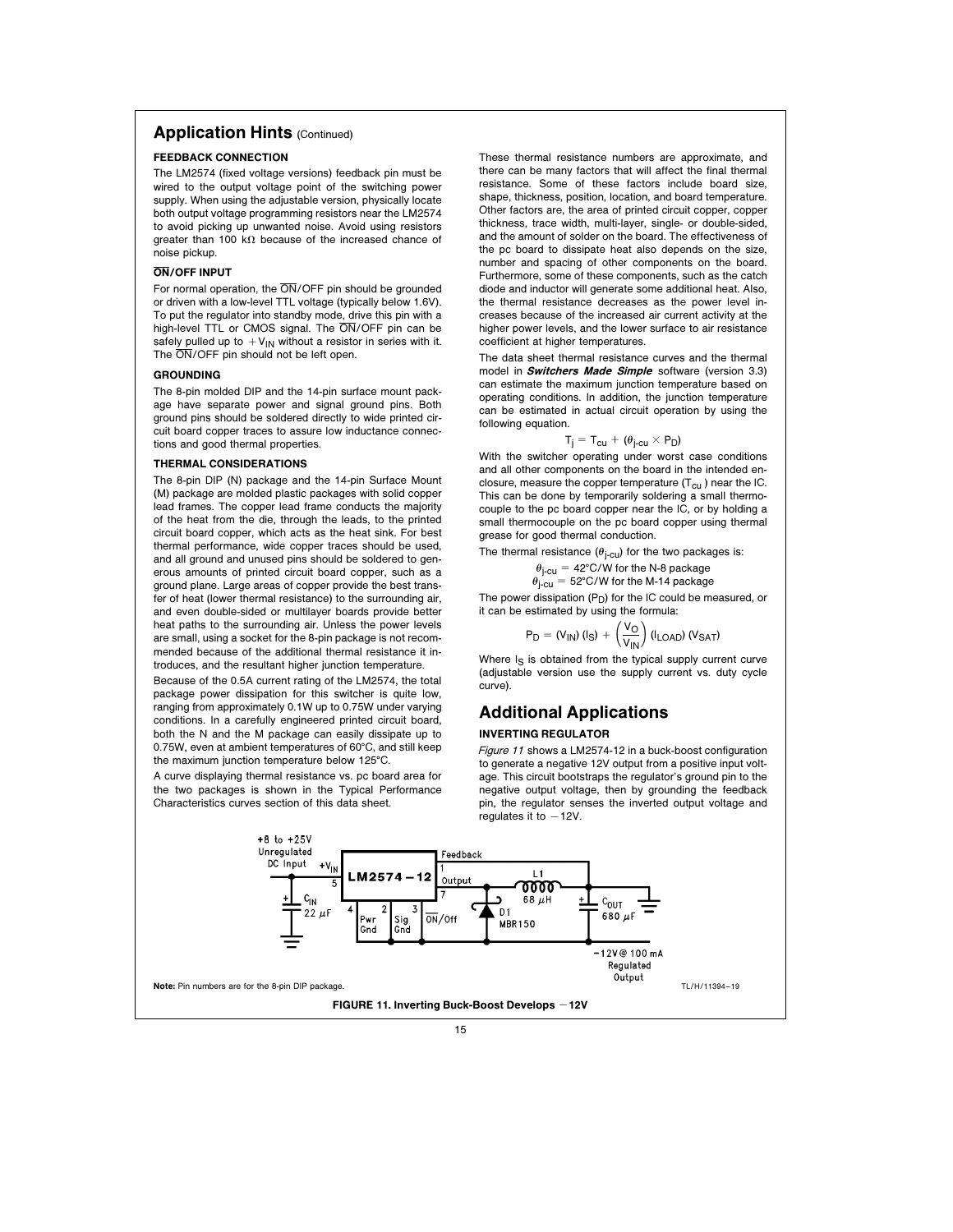### Additional Applications (Continued)

For an input voltage of 8V or more, the maximum available output current in this configuration is approximately 100 mA. At lighter loads, the minimum input voltage required drops to approximately 4.7V.

The switch currents in this buck-boost configuration are higher than in the standard buck-mode design, thus lowering the available output current. Also, the start-up input current of the buck-boost converter is higher than the standard buck-mode regulator, and this may overload an input power source with a current limit less than 0.6A. Using a delayed turn-on or an undervoltage lockout circuit (described in the next section) would allow the input voltage to rise to a high enough level before the switcher would be allowed to turn on.

Because of the structural differences between the buck and the buck-boost regulator topologies, the buck regulator design procedure section can not be used to to select the inductor or the output capacitor. The recommended range of inductor values for the buck-boost design is between 68  $\mu$ H and 220  $\mu$ H, and the output capacitor values must be larger than what is normally required for buck designs. Low input voltages or high output currents require a large value output capacitor (in the thousands of micro Farads).

The peak inductor current, which is the same as the peak switch current, can be calculated from the following formula:

$$
I_p \approx \frac{I_{LOAD} \left(V_{IN} + \left|V_O\right|\right)}{V_{IN}} + \frac{V_{IN} \left|V_O\right|}{V_{IN} + \left|V_O\right|} \times \frac{1}{2L_1 \, f_{osc}}
$$

Where  $f_{\text{osc}} = 52$  kHz. Under normal continuous inductor current operating conditions, the minimum  $V_{IN}$  represents the worst case. Select an inductor that is rated for the peak current anticipated.

Also, the maximum voltage appearing across the regulator is the absolute sum of the input and output voltage. For a  $-12V$  output, the maximum input voltage for the LM2574 is  $+28V$ , or  $+48V$  for the LM2574HV.

The **Switchers Made Simple** (version 3.3) design software can be used to determine the feasibility of regulator designs using different topologies, different input-output parameters, different components, etc.

#### NEGATIVE BOOST REGULATOR

Another variation on the buck-boost topology is the negative boost configuration. The circuit in Figure 12 accepts an input voltage ranging from  $-5V$  to  $-12V$  and provides a regulated  $-12V$  output. Input voltages greater than  $-12V$ will cause the output to rise above  $-12V$ , but will not damage the regulator.

![](_page_15_Figure_11.jpeg)

Because of the boosting function of this type of regulator, the switch current is relatively high, especially at low input voltages. Output load current limitations are a result of the maximum current rating of the switch. Also, boost regulators can not provide current limiting load protection in the event of a shorted load, so some other means (such as a fuse) may be necessary.

#### UNDERVOLTAGE LOCKOUT

In some applications it is desirable to keep the regulator off until the input voltage reaches a certain threshold. An undervoltage lockout circuit which accomplishes this task is shown in Figure 13, while Figure 14 shows the same circuit applied to a buck-boost configuration. These circuits keep the regulator off until the input voltage reaches a predetermined level.

$$
V_{TH} \approx V_{Z1} + 2V_{BE} \, (Q1)
$$

![](_page_15_Figure_16.jpeg)

Note: Complete circuit not shown.

Note: Pin numbers are for 8-pin DIP package.

FIGURE 13. Undervoltage Lockout for Buck Circuit

![](_page_15_Figure_20.jpeg)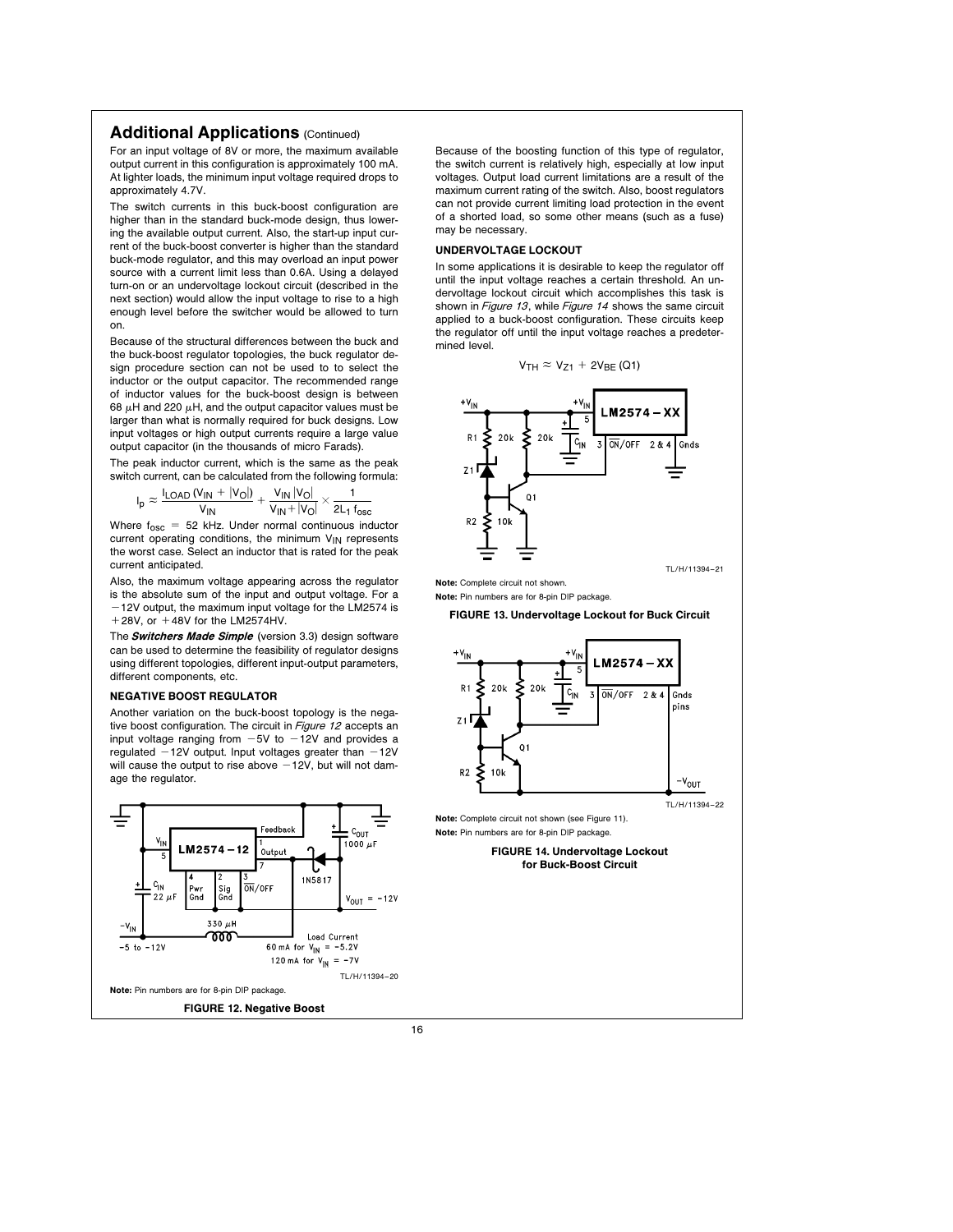# Additional Applications (Continued)

### DELAYED STARTUP

The  $\overline{\text{ON}}$ /OFF pin can be used to provide a delayed startup feature as shown in Figure <sup>15</sup>. With an input voltage of 20V and for the part values shown, the circuit provides approximately 10 ms of delay time before the circuit begins switching. Increasing the RC time constant can provide longer delay times. But excessively large RC time constants can cause problems with input voltages that are high in 60 Hz or 120 Hz ripple, by coupling the ripple into the  $\overline{ON}/\overline{OFF}$  pin.

### ADJUSTABLE OUTPUT, LOW-RIPPLE POWER SUPPLY

A 500 mA power supply that features an adjustable output voltage is shown in Figure 16. An additional L-C filter that reduces the output ripple by a factor of 10 or more is included in this circuit.

![](_page_16_Figure_5.jpeg)

Note: Complete circuit not shown.

Note: Pin numbers are for 8-pin DIP package.

#### FIGURE 15. Delayed Startup

![](_page_16_Figure_9.jpeg)

Note: Pin numbers are for 8-pin DIP package.

FIGURE 16. 1.2V to 55V Adjustable 500 mA Power Supply with Low Output Ripple

# Definition of Terms

### BUCK REGULATOR

A switching regulator topology in which a higher voltage is converted to a lower voltage. Also known as a step-down switching regulator.

#### BUCK-BOOST REGULATOR

A switching regulator topology in which a positive voltage is converted to a negative voltage without a transformer.

### DUTY CYCLE (D)

Ratio of the output switch's on-time to the oscillator period.

for buck regularator 
$$
D = \frac{t_{ON}}{T} = \frac{V_{OUT}}{V_{IN}}
$$

for buck-boost regulator 
$$
D = \frac{t_{ON}}{T}
$$

or buck-boost regulator 
$$
D = \frac{t_{ON}}{T} = \frac{|V_O|}{|V_O| + V_{IN}}
$$

# CATCH DIODE OR CURRENT STEERING DIODE

The diode which provides a return path for the load current when the LM2574 switch is OFF.

### EFFICIENCY  $(n)$

The proportion of input power actually delivered to the load.

$$
\eta = \frac{P_{OUT}}{P_{IN}} = \frac{P_{OUT}}{P_{OUT} + P_{LOSS}}
$$

#### CAPACITOR EQUIVALENT SERIES RESISTANCE (ESR)

The purely resistive component of a real capacitor's impedance (see Figure 17). It causes power loss resulting in capacitor heating, which directly affects the capacitor's operating lifetime. When used as a switching regulator output filter, higher ESR values result in higher output ripple voltages.

$$
-\underbrace{w}_{\text{ESR}}\underbrace{\text{top}}_{\text{ESL}}\underbrace{\text{top}}_{\text{L}}\underbrace{\text{L}}
$$

$$
TL/H/11394-25
$$

FIGURE 17. Simple Model of a Real Capacitor

Most standard aluminum electrolytic capacitors in the 100  $\mu$ F-1000  $\mu$ F range have 0.5 $\Omega$  to 0.1 $\Omega$  ESR. Highergrade capacitors (''low-ESR'', ''high-frequency'', or ''low-inductance"') in the 100  $\mu$ F-1000  $\mu$ F range generally have ESR of less than 0.15 $\Omega$ .

#### EQUIVALENT SERIES INDUCTANCE (ESL)

The pure inductance component of a capacitor (see Figure <sup>17</sup> ). The amount of inductance is determined to a large extent on the capacitor's construction. In a buck regulator, this unwanted inductance causes voltage spikes to appear on the output.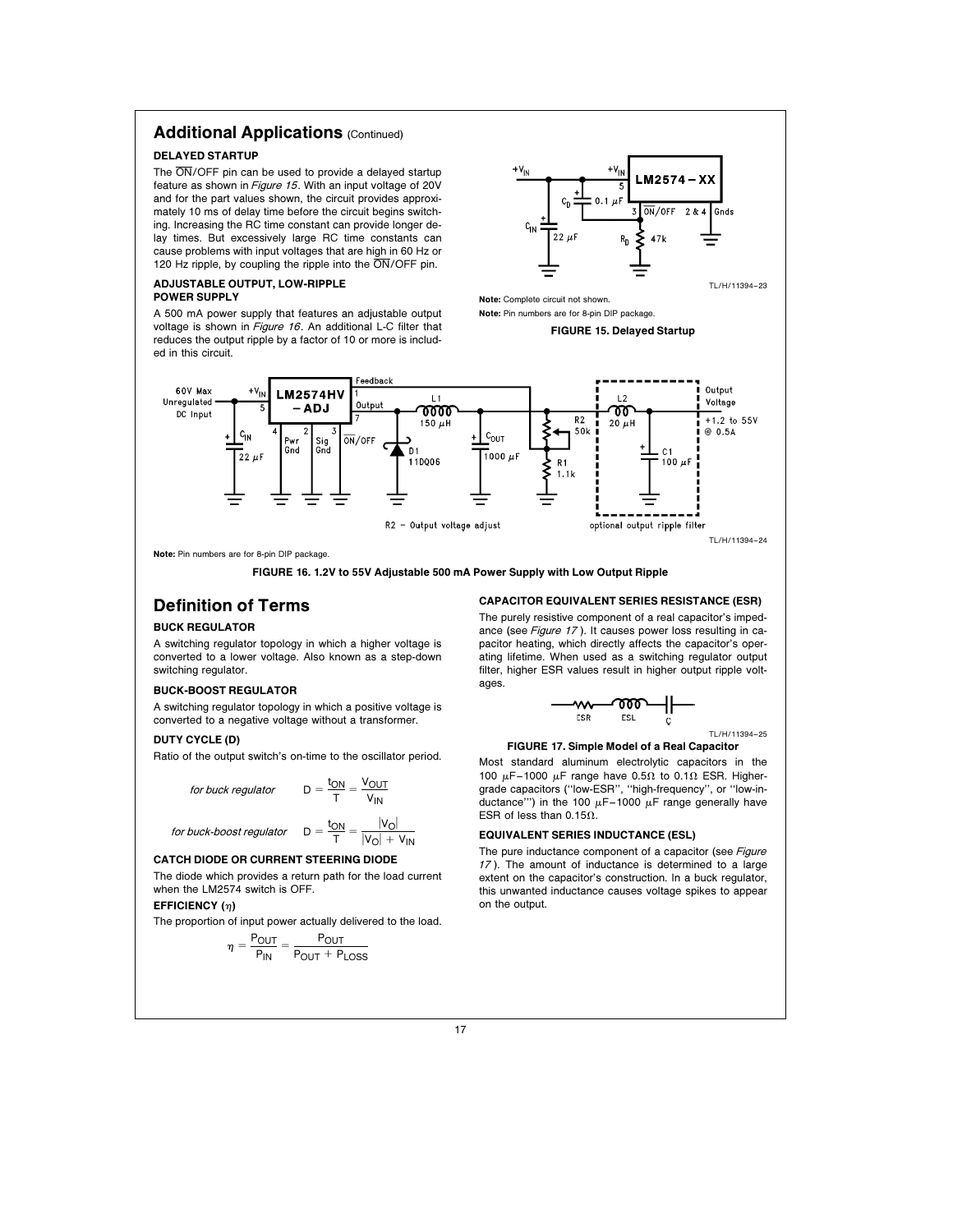# Definition of Terms (Continued)

### OUTPUT RIPPLE VOLTAGE

The AC component of the switching regulator's output voltage. It is usually dominated by the output capacitor's ESR multiplied by the inductor's ripple current  $(\Delta I_{\text{IND}})$ . The peakto-peak value of this sawtooth ripple current can be determined by reading the Inductor Ripple Current section of the Application hints.

#### CAPACITOR RIPPLE CURRENT

RMS value of the maximum allowable alternating current at which a capacitor can be operated continuously at a specified temperature.

### STANDBY QUIESCENT CURRENT (ISTBY)

Supply current required by the LM2574 when in the standby mode (ON/OFF pin is driven to TTL-high voltage, thus turning the output switch OFF).

### INDUCTOR RIPPLE CURRENT  $(\Delta I_{\mathsf{IND}})$

The peak-to-peak value of the inductor current waveform, typically a sawtooth waveform when the regulator is operating in the continuous mode (vs. discontinuous mode).

#### CONTINUOUS/DISCONTINUOUS MODE OPERATION

Relates to the inductor current. In the continuous mode, the inductor current is always flowing and never drops to zero, vs. the discontinuous mode, where the inductor current drops to zero for a period of time in the normal switching cycle.

### INDUCTOR SATURATION

The condition which exists when an inductor cannot hold any more magnetic flux. When an inductor saturates, the inductor appears less inductive and the resistive component dominates. Inductor current is then limited only by the DC resistance of the wire and the available source current.

### OPERATING VOLT MICROSECOND CONSTANT (E\*T<sub>op</sub>)

The product (in Volt $\bullet$ µs) of the voltage applied to the inductor and the time the voltage is applied. This  $E \cdot T_{op}$  constant is a measure of the energy handling capability of an inductor and is dependent upon the type of core, the core area, the number of turns, and the duty cycle.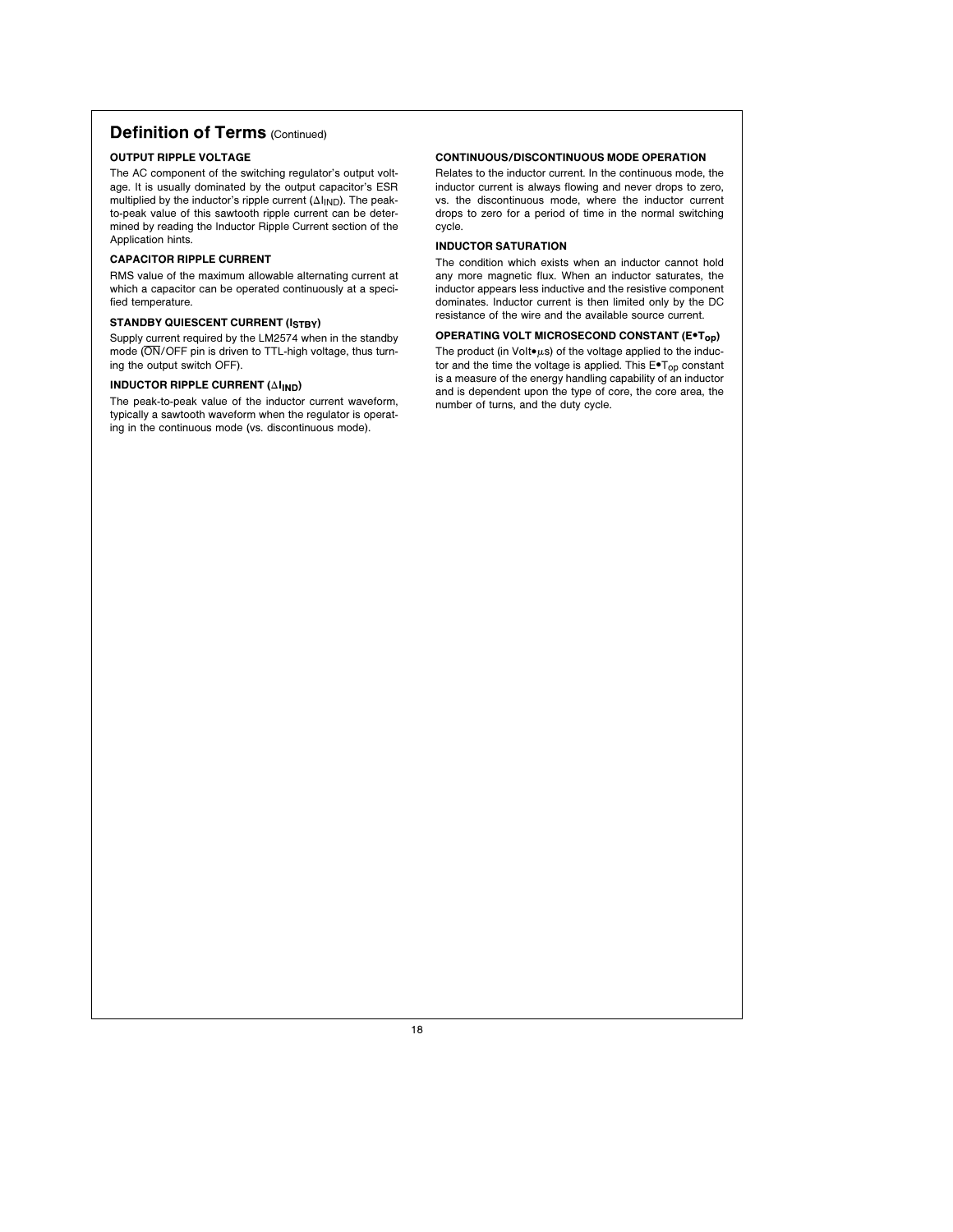![](_page_18_Figure_0.jpeg)